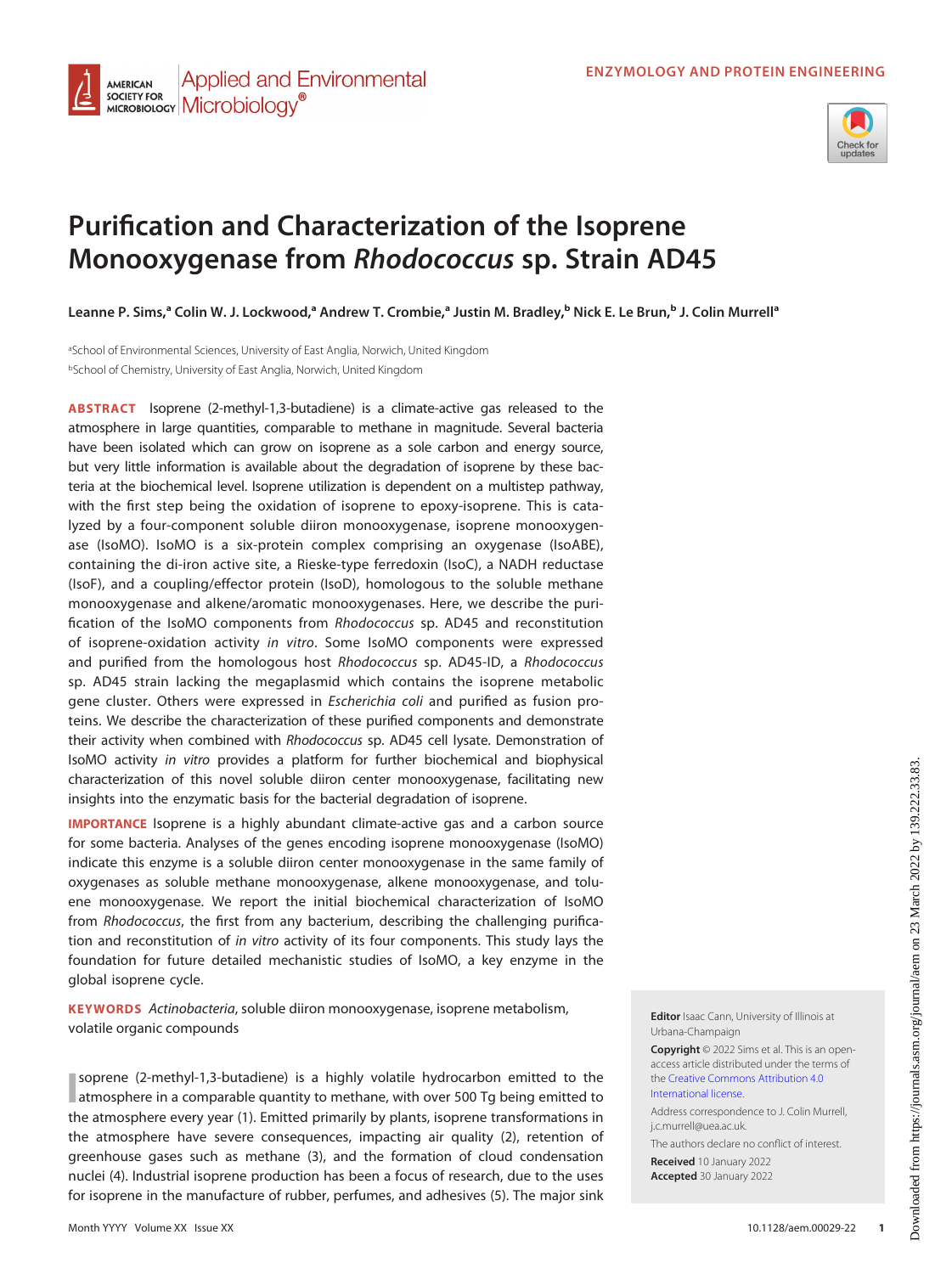

<span id="page-1-0"></span>FIG 1 (A and B) Schematic representation of the proposed mechanism of isoprene oxidation by isoprene monooxygenase (A) and the cluster of genes involved in isoprene degradation in Rhodococcus sp. AD45, where the genes encoding isoprene monooxygenase are highlighted in red (B).

of isoprene is photochemical degradation in the atmosphere, but early studies suggested that soils could also be a significant sink ([6](#page-12-5), [7](#page-12-6)). The mechanisms of isoprene degradation by bacteria are still largely uncharacterized, with research thus far focusing on identification of bacteria thought to play an important role in reducing the amount of isoprene entering the atmosphere using DNA-stable isotope probing [\(8](#page-12-7)–[11](#page-12-8)) and functional gene probing ([12](#page-12-9)). A range of bacteria have been isolated which are capable of growth on isoprene as a sole carbon and energy source. These include Variovorax species isolated from willow soil ([9,](#page-12-10) [13](#page-12-11)) and oil palm leaves [\(14\)](#page-12-12), and Rhodococcus species from freshwater sediment [\(15](#page-13-0)), leaves and soil from poplar ([8\)](#page-12-7), and oil palm ([9](#page-12-10)). Less commonly, bacteria of the genera Gordonia, Mycobacterium, Nocardioides, Ramlibacter, and Sphingopyxis have also been isolated ([9,](#page-12-10) [10\)](#page-12-13). However, biochemical characterization of the monooxygenase responsible for isoprene degradation has yet to be accomplished.

The most extensively studied isoprene degrading bacterium is the Gram-positive actinobacterium Rhodococcus sp. strain AD45 [\(16\)](#page-13-1). In this bacterium, the initial step in the isoprene degradation pathway is the epoxidation of isoprene to 3,4-epoxy-3 methyl-1-butene by isoprene monooxygenase (IsoMO). This is followed by detoxification of this epoxide through conjugation to glutathione by the glutathione S-transferase IsoI, forming 1-hydroxy-2-glutathionyl-2-methyl-3-butene (HGMB). This HGMB is then oxidized by IsoH, an  $NAD^+$ -dependent member of the short-chain dehydrogenase/reductase protein family, to form 2-glutathionyl-2-methyl-3-butenoic acid (GMBA) ([15](#page-13-0)[–](#page-13-1)[17\)](#page-13-2). Subsequent steps in the isoprene degradation pathway are uncertain.

The gene cluster which encodes all of these proteins is found on a megaplasmid in Rhodococcus sp. AD45 [\(18](#page-13-3)) ([Fig. 1\)](#page-1-0). Genes isoABCDEF encode the IsoMO, a soluble diiron monooxygenase (SDIMO) [\(18\)](#page-13-3), related to methane, toluene, and alkene monooxygenases [\(19\)](#page-13-4). These SDIMO enzymes are well known for having a wide substrate range, and have been studied for their biotechnological potential and their environmental significance [\(20](#page-13-5)). IsoMO of Rhodococcus sp. AD45 catalyzes the oxidation of isoprene to 3,4-epoxy-3-methyl-1-butene [\(15](#page-13-0)), in contrast to isoprene-degrading Nocardia isolates that produce the di-epoxide 1,2-3,4-di-epoxy-butane from isoprene [\(21](#page-13-6)). The genes encoding the IsoMO of Rhodococcus sp. AD45 indicate a four component SDIMO, similar to the alkene monooxygenase of Xanthobacter autotrophicus Py2 [\(22](#page-13-7)) and the toluene-4-monooxygenase of Pseudomonas mendocina KR1 [\(23](#page-13-8)). A number of gene clusters encoding IsoMO have been identified in more recently isolated isoprene degraders ([8](#page-12-7)[–](#page-12-10)[10,](#page-12-13) [14](#page-12-12)) and metagenomic data sets ([8](#page-12-7), [9,](#page-12-10) [14](#page-12-12)). The IsoMO enzymes from Gram-positive bacteria, including Rhodococcus, Gordonia, and Nocardioides, share a high degree of similarity at the sequence level. IsoMO-encoding genes from Gram-negative bacteria, including Variovorax and Sphingopyxis, group closely together, but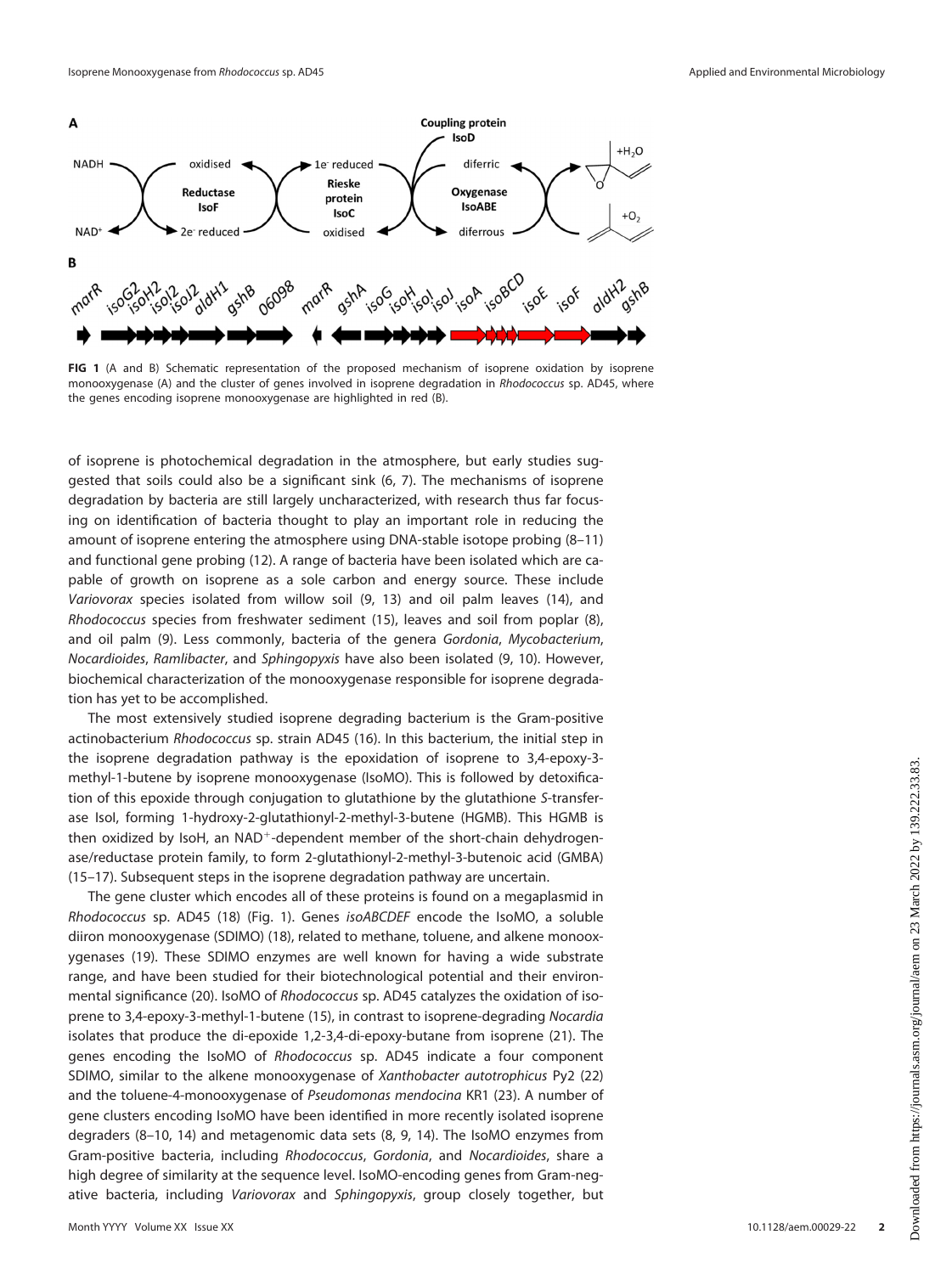cluster separately from those from Gram-positive isoprene degraders, and are more closely related to the alkene monooxygenase from the Gram-negative bacterium Xanthobacter autotrophicus Py2 [\(13\)](#page-12-11).

The four component IsoMO is likely to comprise an oxygenase (IsoABE), reductase (IsoF), coupling protein (IsoD) and Rieske-type ferredoxin (IsoC) ([Fig. 1\)](#page-1-0). Structures derived by X-ray crystallography reveal that the oxygenase components of two other SDIMOs, soluble methane monooxygenase from Methylococcus capsulatus (Bath) [\(24](#page-13-9)) and toluene 4-monooxygenase from Pseudomonas mendocina KR1 [\(25](#page-13-10)), form dimers in an  $(\alpha\beta\gamma)_2$  arrangement. The alpha subunit of the oxygenase component of SDIMOs (equivalent to IsoA in IsoMO) contains an active site diiron center required for catalytic activity of the enzyme. The beta subunit (IsoE) and the gamma subunit (IsoB) combine with the alpha subunit to form the oxygenase complex.

The reductase component contains two cofactors, an FAD and a [2Fe-2S] cluster, whereas the ferredoxin only contains a Rieske-type [2Fe-2S] cluster. These redox active components are involved in the transfer of electrons, from NADH via the reductase, and the Rieske protein in four-component SDIMOs, to the diiron active site of the oxygenase ([23\)](#page-13-8). The reductases of SDIMOs have been repeatedly demonstrated to cause problems in purification and characterization studies. When expressed heterologously in Escherichia coli, the reductase components from toluene/o-xylene monooxygenase from Pseudomonas stutzeri OX1 [\(26](#page-13-11)) and alkene monooxygenase from Xanthobacter autotrophicus Py2 ([27](#page-13-12)) were either inactive or formed inclusion bodies. In addition, numerous studies have reported a rapid loss of activity in successfully purified reductase, identified in the toluene 4-monooxygenase from Pseudomonas mendocina KR1 ([28\)](#page-13-13), and the alkene monooxygenases from Xanthobacter autotrophicus Py2 [\(22\)](#page-13-7) and Rhodococcus rhodochrous B-276 ([29\)](#page-13-14).

The coupling proteins of previously characterized soluble diiron monooxygenases contain no cofactors. They are important for modulating the substrate oxidation rate and regioselectivity, partly by altering the redox potential of the diiron site. This is believed to be achieved through a conformational change in the oxygenase induced by binding of the coupling protein, opening a channel for substrate access to the active site [\(30](#page-13-15)). Notably, the coupling protein of the soluble methane monooxygenase from Methylococcus capsulatus (Bath) was consistently purified as a mixture containing an active full-length form and an inactive form due to an N-terminal truncation. While this truncation could be prevented by site directed mutagenesis of the target residues ([31\)](#page-13-16), the inactivation of coupling protein, and associated reduction in monooxygenase activity should be considered in the purification of other SDIMOs, including IsoMO.

Previous research has established the importance of the megaplasmid-encoded isoABCDEF gene cluster in Rhodococcus sp. AD45 for isoprene degradation, with an isoA mutant unable to degrade isoprene [\(18\)](#page-13-3). In addition, the megaplasmid containing genes encoding other enzymes involved in the degradation pathway of isoprene in Rhodococcus sp. AD45 has been cured, enabling homologous expression of proteins of interest within the iso gene cluster ([8](#page-12-7)). This system was used successfully to express a putative isoprene monooxygenase gene cluster retrieved from a metagenome data set and demonstrate plasmid-encoded isoprene oxidation in whole cells [\(8\)](#page-12-7), and to express the IsoMO from Variovorax sp. WS11 (13). In this study, we aimed to use this homologous expression system, in combination with heterologous expression, to demonstrate the first purification and subsequent initial biochemical characterization of an isoprene monooxygenase, in this case from Rhodococcus sp. AD45. We purified and characterized three components of IsoMO, demonstrated the reduction of the Rieske component of IsoMO with the reductase from the related toluene 4-monooxgyenase system, and demonstrated reconstituted activity of IsoMO when purified proteins were added to Rhodococcus sp. AD45 cell extract. We have demonstrated formation of the isoprene epoxide from cell lysate of Rhodococcus sp. AD45-ID expressing the isoprene monooxygenase gene cluster, and confirmed the activity of the purified oxygenase component when added to alkyne-inhibited Rhodococcus sp. AD45 cell extract.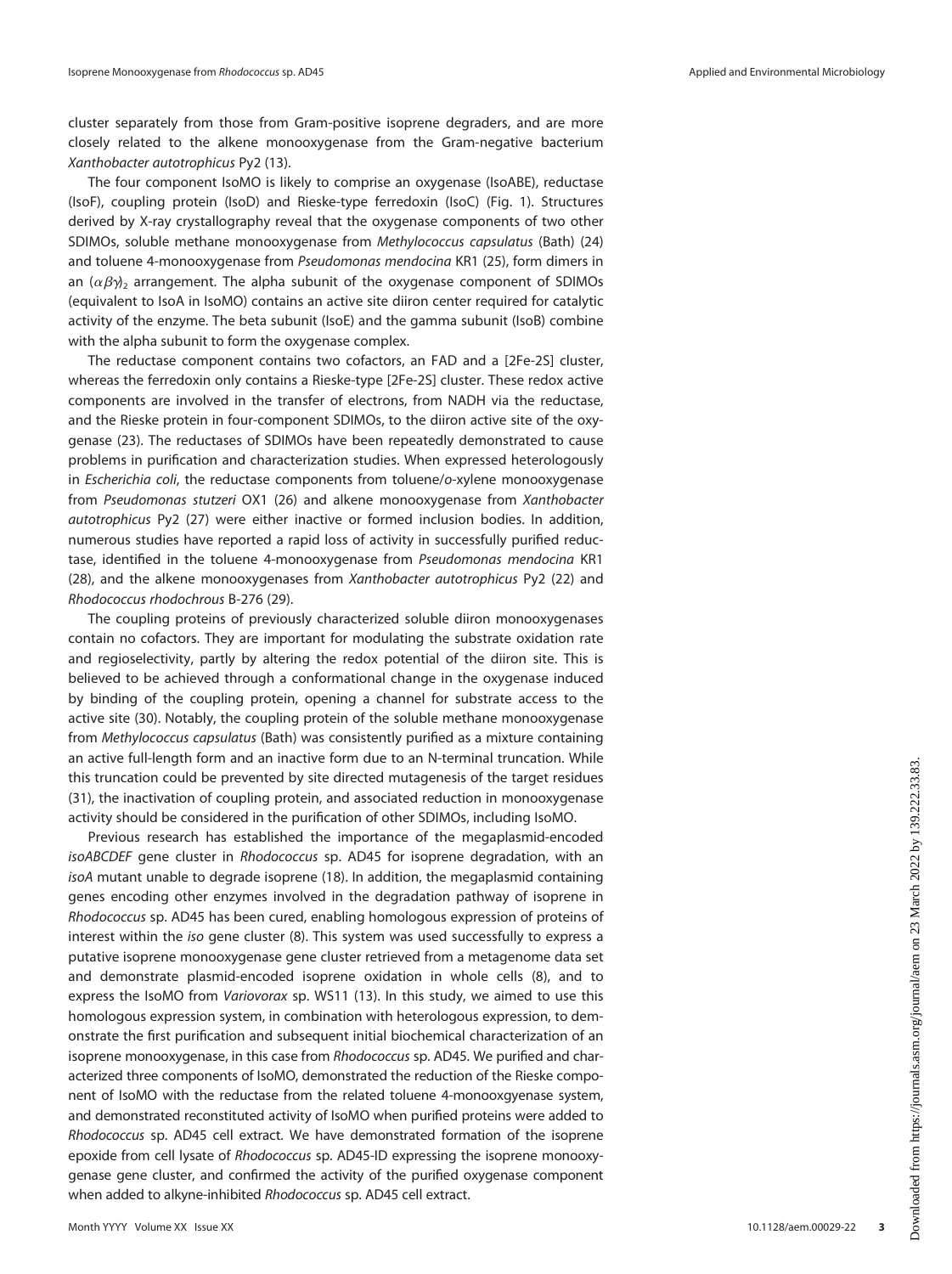

<span id="page-3-0"></span>FIG 2 Composite image of SDS-PAGE analysis of IsoABE, IsoC, and IsoD purification. Lanes labeled CL (cell lysate) contain 10 to 15  $\mu$ g of protein, and lanes labeled P (purified protein) contain 1 to 5  $\mu$ g of protein. Numbers: 1, IsoA; 2, IsoE; 3, IsoB; 4, IsoC; 5, IsoD.

#### RESULTS AND DISCUSSION

Purification and characterization of the oxygenase component (IsoABE) of isoprene monooxygenase from Rhodococcus sp. AD45. The oxygenase component of IsoMO from Rhodococcus sp. AD45 was expressed in Rhodococcus sp. AD45-ID from plasmid pTipQC2S2:isoEx, which encodes the complete IsoMO gene cluster, including an N-terminal StrepII tag on IsoA to aid in purification by affinity chromatography. Production of active isoprene monooxygenase was confirmed by observation of isoprene degradation by cell lysate in the presence of 5 mM NADH. Production of the isoprene epoxide was confirmed by gas chromatography-mass spectrometry (GC-MS) analysis of the cell lysate reaction mixture (see Fig. S1 in the supplemental material). The oxygenase component, comprising IsoA, IsoB, and IsoE, was purified from the cell extract by affinity chromatography and gel filtration chromatography [\(Fig. 2](#page-3-0)), yielding 1.4 mg of purified protein per L of culture. The initial elution peak from the gel filtration step was found not to contain the gamma subunit, so fractions from the second elution peak were pooled for subsequent experiments (see Fig. S2). This resulting purified protein complex was examined for the presence of absorbing cofactors and common metal cofactors using UV-visible absorption spectroscopy and inductively coupled plasma mass spectrometry (ICP-MS), respectively. Absorption spectroscopy of IsoABE revealed a lack of spectral features above 300 nm (see Fig. S3), consistent with previous SDIMO oxygenase preparations, including those from the methane monooxygenase of Methylococcus capsulatus (Bath) [\(32\)](#page-13-17), toluene 2-monooxygenase from Burkholderia cepacia G4 ([33](#page-13-18)), and toluene/o-xylene monooxygenase from Pseudomonas stutzeri OX1 [\(26\)](#page-13-11).

ICP-MS analysis of purified IsoABE was used to confirm the presence of the predicted diiron center, see [Table 1](#page-4-0). Initial ICP-MS analysis of IsoABE eluted from the StrepTactin column and exchanged into the buffer used for gel filtration using Corning Spin-X UF concentrators indicated the presence of 4.81 Fe per monomer, which is higher than the predicted 2 Fe/monomer (results not shown). The sample was therefore subjected to a further gel filtration step, to ensure the removal of adventitiously bound Fe. Data from this preparation indicated the presence of 1.12  $\pm$  0.02 Fe per monomer of protein, which is lower than the predicted amount. For comparison, the oxygenase component of the toluene 2-monooxygenase from Burkholderia cepacia G4 was found to contain 2.95 equivalents of Fe per monomer of oxygenase ([33](#page-13-18)), and the toluene/o-xylene monooxygenase from Pseudomonas stutzeri OX1 was found to contain 1.7 equivalents of iron per monomer of oxygenase [\(26\)](#page-13-11). Thus, purified IsoMO oxygenase is deficient in Fe cofactor and would be expected to exhibit decreased activity as a result.

Purification and characterization of the Rieske protein (IsoC) component of isoprene monooxygenase from Rhodococcus sp. AD45. The Rieske protein component (IsoC) of IsoMO from Rhodococcus sp. AD45 was expressed in Rhodococcus sp. AD45-ID using plasmid pTipQC1:isoC (see Materials and Methods), which allowed the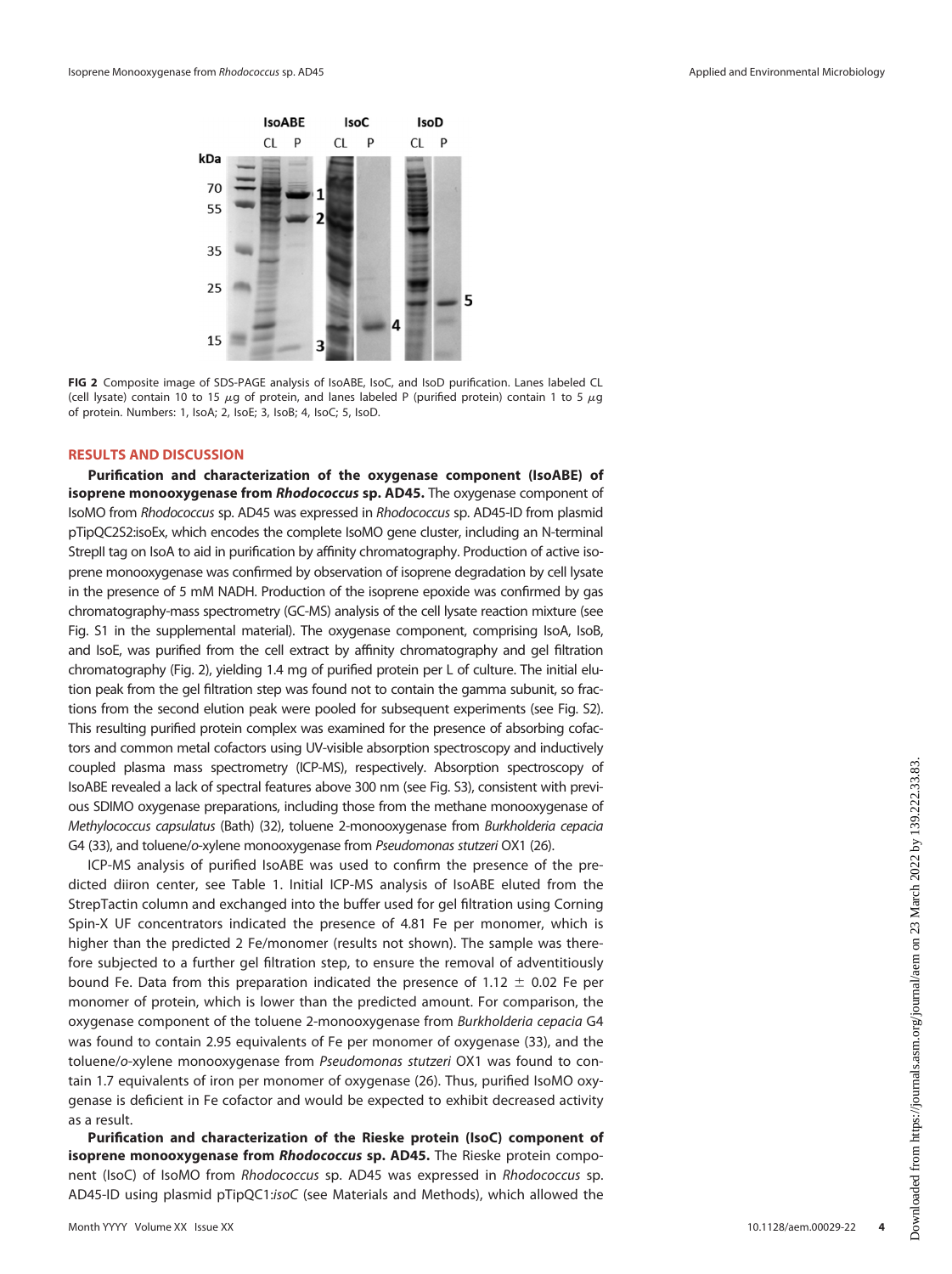<span id="page-4-0"></span>TABLE 1 Results of ICP-MS analysis of purified oxygenase (IsoABE) and Rieske protein (IsoC) components from isoprene monooxygenase of Rhodococcus sp. AD45

|           | No. of atoms per protein molecule $\pm$ SD |                 |  |
|-----------|--------------------------------------------|-----------------|--|
| Component | <b>IsoABE</b>                              | <b>IsoC</b>     |  |
| $S^a$     | 33                                         | 6               |  |
| Fe        | $1.12 \pm 0.02$                            | $1.80 \pm 0.06$ |  |
| Mg        | $0.01 \pm 0.04$                            | $0.04 \pm 0.01$ |  |
| Mn        | $0.00 \pm 0.00$                            | $0.00 \pm 0.00$ |  |
| Co        | $0.00 \pm 0.00$                            | $0.00 \pm 0.00$ |  |
| Ni        | $0.01 \pm 0.00$                            | $0.02 \pm 0.00$ |  |
| Cu        | $0.11 \pm 0.00$                            | $0.15 \pm 0.04$ |  |
| Zn        | $0.04 \pm 0.00$                            | $0.00 \pm 0.02$ |  |

<sup>a</sup>Sulfur concentrations were used to determine protein concentrations (and thus equivalents of metals present), based on the predicted amino acid sequence, combined with LC-MS confirmation in the case of IsoC. The cysteine/methionine contents of IsoABE and IsoC are 7/26 and 3/3, respectively.

production of an N-terminally His $_{6}$ -tagged IsoC. This was not attempted in *Escherichia* coli, as we believed the homologous expression system was most likely to yield protein with correctly incorporated Rieske-type [2Fe-2S] cluster. This protein was purified from the cell lysate under aerobic conditions by affinity chromatography (see Fig. S4) and gel filtration chromatography (see Fig. S5; yield, 0.4 mg per L of culture), after which densitometric analysis of the SDS-PAGE gel indicated that the protein was >90% pure. The resulting IsoC sample was analyzed to investigate the presence of cofactors by UVvisible absorption, circular dichroism, and electron paramagnetic resonance (EPR) spectroscopies. Absorption spectroscopy of IsoC as isolated contained clear maxima at 323 and 454 nm, with a shoulder at 575 nm, consistent with IsoC containing a [2Fe-2S] cluster in its oxidized,  $2+$  state. Upon reduction with sodium dithionite, the spectrum changed significantly, with maxima at 382, 431, and 515 nm ([Fig. 3A](#page-5-0)), indicative of reduction of the cluster to its reduced,  $1+$  state. The features of the UV-visible absorption spectrum of oxidized and reduced IsoC are consistent with the presence of a Rieske-type [2Fe-2S] cluster, as has been identified in other four-component SDIMO systems, including the alkene monooxygenase of Xanthobacter autotrophicus Py2 [\(22\)](#page-13-7), the toluene 4-monooxygenase of Pseudomonas mendocina KR1 [\(23\)](#page-13-8), and toluene/o-xylene monooxygenase from Pseudomonas stutzeri OX1 [\(26](#page-13-11)).

The circular dichroism spectrum of oxidized IsoC (as isolated) had maxima at 315, 337, 416, 451, and 498 nm and minima at 370, 436, 471, and 595 nm. In contrast, the reduced IsoC spectrum featured maxima at 318, 347, 464, 542, and 680 nm and minima at 336, 389, 509, and 594 nm [\(Fig. 3C\)](#page-5-0). The circular dichroism spectral characteristics are also consistent with a [2Fe-2S] Rieske-type cluster, similar to those reported for the alkene monooxygenase from Xanthobacter autotrophicus Py2 [\(22\)](#page-13-7), phthalate oxygenase from Pseudomonas cepacia [\(34\)](#page-13-19), and sulredoxin from the archaeon Sulfolobus sp. strain 7 [\(35](#page-13-20)). One study detailing the similarities between the Rieske protein components of benzene dioxygenase from Pseudomonas putida ML2 and the  $bc_1$  complex from bovine heart mitochondria identified a characteristic strong negative band at  $\sim$  500 nm upon reduction of the proteins [\(36\)](#page-13-21), which was clearly observed in the circular dichroism spectrum of reduced IsoC.

The EPR spectrum of as isolated, oxidized IsoC contained only a signal (g value at 2.06) characteristic of  $Cu^{2+}$  [\(Fig. 3B\)](#page-5-0), which was likely to be adventitiously bound, consistent with a small amount of Cu detected by ICP-MS [\(Table 1](#page-4-0)). In contrast, the reduced spectrum contained signals with g values at 2.01, 1.91, and 1.77 [\(Fig. 3B\)](#page-5-0). These are characteristic of a Rieske-type [2Fe-2S] cluster in its reduced  $(+1)$  state, and are similar to those obtained for the Rieske protein of other four-component SDIMOs, including toluene 4-monooxygenase from Pseudomonas mendocina KR1 [\(23](#page-13-8)) and alkene monooxygenase from Xanthobacter autotrophicus Py2 [\(22](#page-13-7)).

ICP-MS analysis of purified IsoC confirmed the presence of the [2Fe-2S] cluster ([Table 1\)](#page-4-0), and indicated that  $>$ 90% of the IsoC protein contained a cluster, based on the 1.85 Fe per IsoC and 2 sulfur per protein in addition to that due to the cysteine and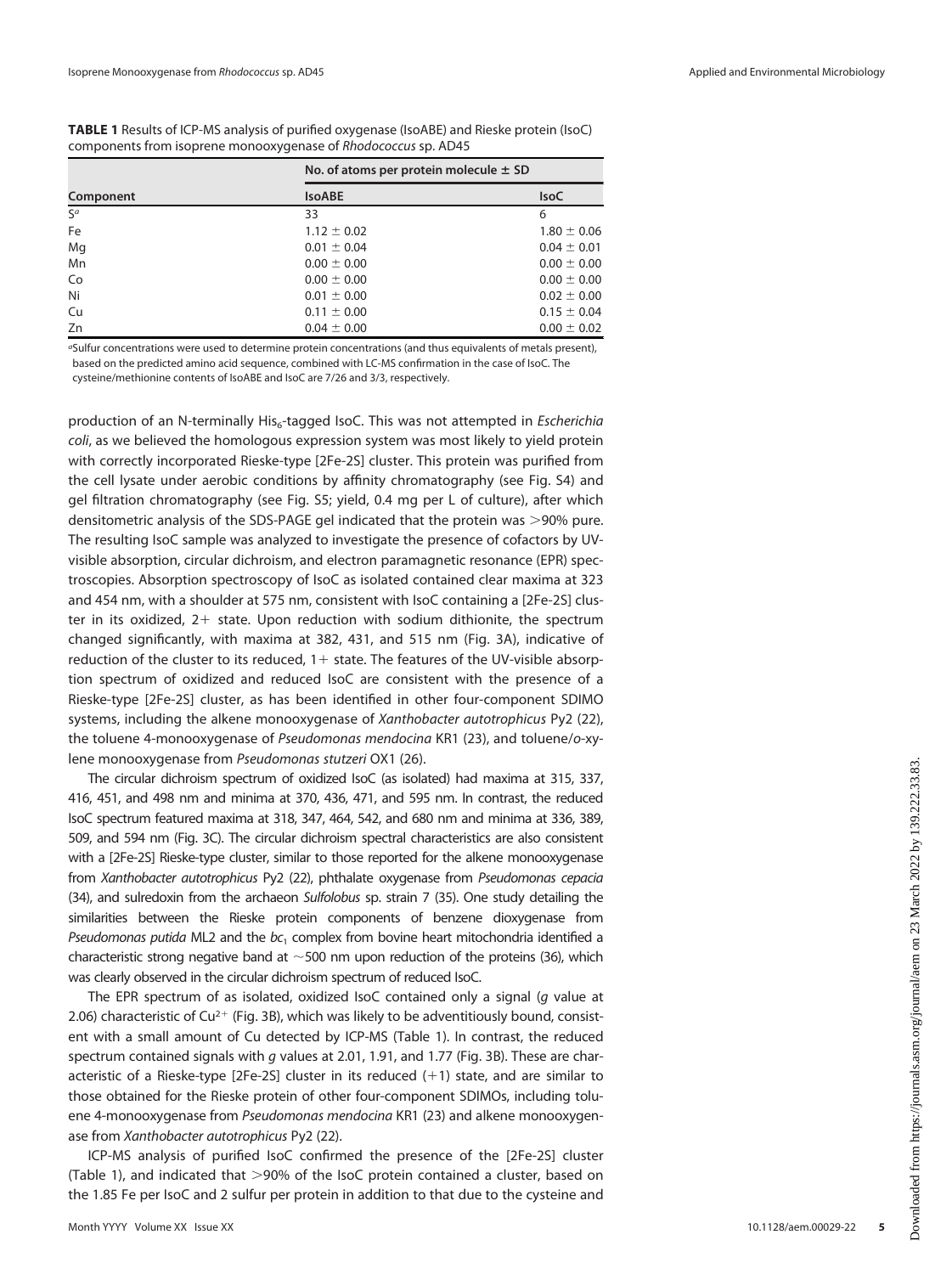

<span id="page-5-0"></span>FIG 3 Characterization of the Rieske protein component (IsoC) of isoprene monooxygenase from Rhodococcus sp. AD45. (A) Absorption spectra of oxidized (solid line) and reduced (dotted line) IsoC. (B) EPR spectra of oxidized (as isolated) and reduced IsoC. (C) Circular dichroism spectra of oxidized (solid line) and reduced (dotted line) IsoC. (D) Cyclic voltammograms of IsoC produced from the average of three concurrent scans (black line), including a baseline corrected and multiplied ( $\times$ 10) cyclic voltammogram of IsoC showing the reductive (-40 mV) and oxidative (-12 mV) peaks (gray line). Scans were recorded at 20 mV s<sup>-1</sup> in 50 mM HEPES-50 mM NaCl (pH 7) buffer at 20°C.

methionine content of the protein. Using the protein concentration determined using the ICP-MS data, extinction coefficients for IsoC were calculated to be  $\epsilon_{280 \text{ nm}} =$ 29,060  $\pm$  2,070 M<sup>-1</sup> cm<sup>-1</sup>, and  $\epsilon_{460 \text{ nm}}$  = 6,990  $\pm$  550 M<sup>-1</sup> cm<sup>-1</sup>; these values are consistent with those of the Rieske protein component of alkene monooxygenase from Xanthobacter autotrophicus Py2, reported as 26,683 M<sup>-1</sup> cm<sup>-1</sup> and 7,230 M<sup>-1</sup> cm<sup>-1</sup> at 280 and 460 nm, respectively [\(22\)](#page-13-7).

Protein film electrochemistry was used to determine the midpoint reduction potential of IsoC. Protein films were prepared on the pyrolytic graphite edge electrodes coated with poly-lysine. Clear oxidative and reductive peaks were observed at  $-12$  mV and  $-41$  mV (respectively) when the protein was present but not in its absence. The peak shape was consistent with a one electron redox process with a midpoint potential of  $-26 \pm 10$  mV versus standard hydrogen electrode (SHE) at pH 7.0 ([Fig. 3D](#page-5-0)). This value is higher than observed for other Rieske proteins from four-component soluble diiron monooxygenases. The closest literature value is for the Rieske protein of alkene monooxygenase from Xanthobacter autotrophicus Py2 at  $-49 \pm 10$  mV versus SHE at pH 7.0 (22), perhaps unsurprising since this is the most closely related system to IsoMO, based on homology of the amino acid sequences ([16\)](#page-13-1). However, other SDIMO Rieske proteins possess lower midpoint potentials, including toluene/o-xylene monooxygenase (-130 mV versus SHE at pH 7.0) ([37\)](#page-13-22), toluene 4-monooxygenase (-173 mV versus SHE at pH 7.0) [\(38\)](#page-13-23). Despite this, the value reported here for IsoC is within the range previously reported for Rieske proteins more generally, lying between  $-155$  and  $+312$  mV versus SHE which were reported for the Rieske component of benzene dioxygenase of Pseudomonas cepa $cia$  and the  $bc$ , complex of bovine heart mitochondria, respectively [\(36](#page-13-21)).

Purification and characterization of the coupling protein (IsoD) of isoprene monooxygenase from Rhodococcus sp. AD45. The coupling protein component (IsoD) of IsoMO from Rhodococcus sp. AD45 was expressed in Escherichia coli Rosetta2/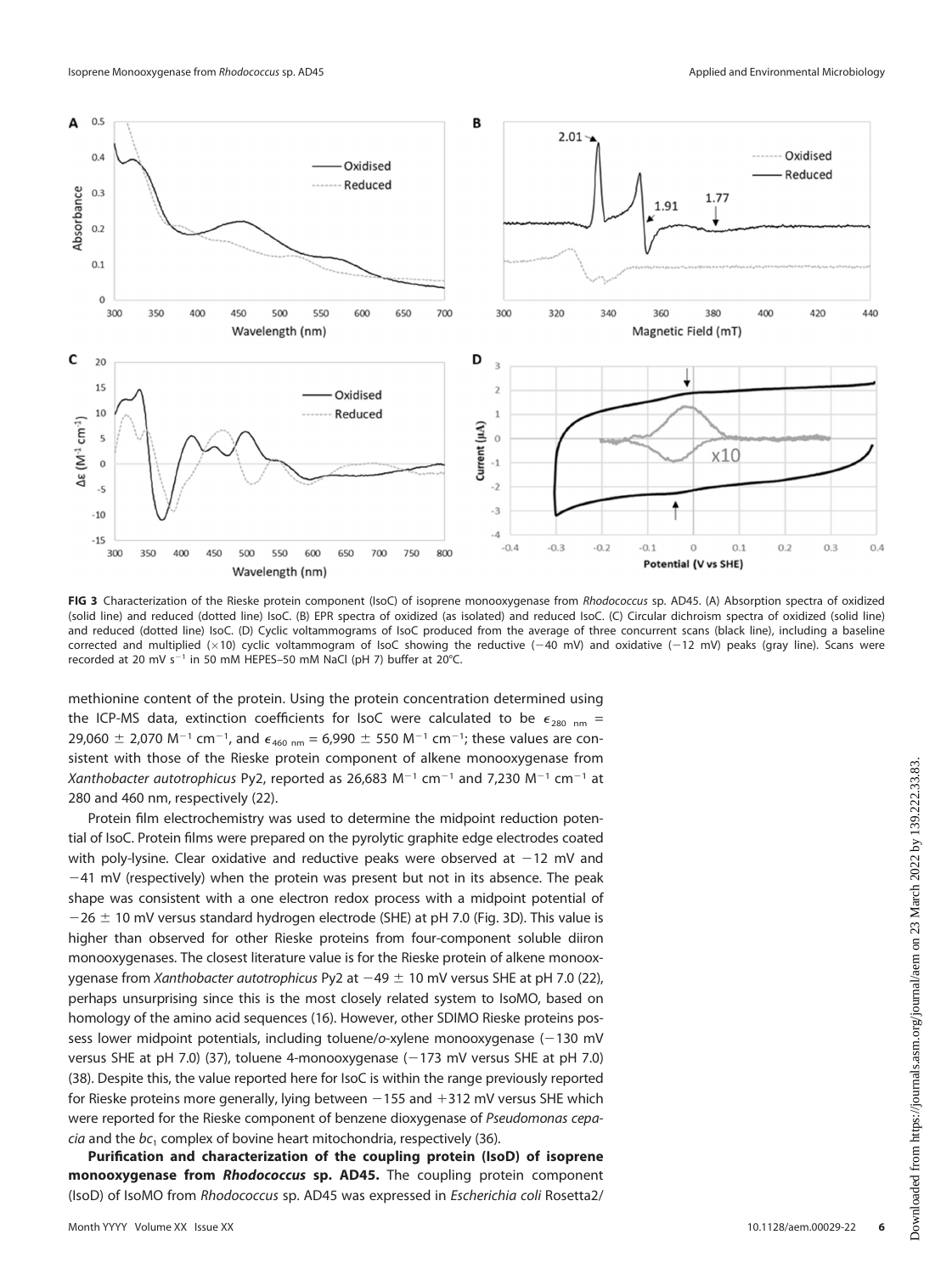(pLysS) using plasmid pET51b:isoD, which allowed the production of an N-terminally StrepII-tagged IsoD (see Materials and Methods). Purification of IsoD from the cell lysate was attempted using affinity, anion exchange, hydrophobic interaction and gel filtration chromatography, yielding 3.6 mg protein per L of culture (see Fig. S6). The use of anion exchange and hydrophobic interaction chromatography was not found to significantly increase the purity of the sample, and densitometric analysis of an SDS-PAGE gel indicated that the preparation was approximately 75% pure after affinity and gel filtration chromatography steps [\(Fig. 2](#page-3-0)). As with IsoABE, the absorption spectrum demonstrated no features above 300 nm, suggesting the absence of any colored cofactors (see Fig. S7). The lack of such cofactors in soluble diiron monooxygenase coupling proteins is well documented, for example those from Xanthobacter autotrophicus Py2 ([22\)](#page-13-7) and Methylosinus trichosporium OB3b ([39](#page-13-24)).

Liquid chromatography-mass spectrometry (LC-MS) analysis of the purified coupling protein demonstrated a clear peak at 14,603 Da, as expected assuming that the N-terminal methionine had been removed. While small amounts of lower-molecularmass polypeptides were present, no peaks were at a high enough level to suggest the truncation of IsoD during the purification process. The lack of a truncation site here was of particular interest, as previously it was shown that truncation of the N terminus of the coupling protein of soluble methane monooxygenase inactivated the enzyme complex, and the importance of a specific cleavage site between Met and Gly at the N terminus was demonstrated by site directed mutagenesis [\(31\)](#page-13-16). The N terminus of coupling proteins from soluble diiron monooxygenases have consistently been reported to contain unstructured tails of various lengths [\(40](#page-13-25)–[46](#page-13-26)); however, the use of N-terminal tags and protein fusions to aid in protein purification has not prevented reconstitutions of the active complex in a number of soluble diiron monooxygenase systems ([27](#page-13-12), [40](#page-13-25), [47,](#page-13-27) [48\)](#page-13-28).

Attempted purification of the reductase (IsoF) of isoprene monooxygenase from Rhodococcus sp. AD45, and reduction of IsoC with the reductase of toluene 4-monooxygenase from Pseudomonas mendocina KR1. The reductase components of soluble diiron monooxygenases have been reported to be difficult to purify, containing a [2Fe-2S] cluster and FAD cofactor, and often either failing to purify in active form, or with activity being rapidly lost [\(22](#page-13-7), [23,](#page-13-8) [26](#page-13-11)–[29,](#page-13-14) [49](#page-13-29)). Numerous attempts were made to purify the reductase component (IsoF) of IsoMO from Rhodococcus sp. AD45. These included both homologous expression in Rhodococcus sp. AD45-ID and heterologous expression in Escherichia coli Rosetta2/(pLysS). Expression of His-tagged, untagged, glutathione S-transferase (GST)-fusion and maltose binding protein (MBP)-fusion IsoF resulted in protein which was either expressed entirely in inclusion bodies, expressed so poorly it was impossible to purify, or when purified did not contain the predicted cofactors or demonstrate the ability to reduce IsoC.

Due to these drawbacks, plasmids for the expression of reductase components from the related SDIMOs, toluene 4 monooxygenase (T4MO) of Pseudomonas mendocina KR1 [\(50\)](#page-13-30) and alkene monooxygenase (AMO) from Rhodococcus rhodochrous B-276 ([48\)](#page-13-28) were acquired as generous gifts from Brian Fox (University of Wisconsin— Madison) and Tom Smith (Sheffield Hallam University), respectively. The T4MO reductase (T4MOF) was expressed with an N-terminal MBP fusion in E. coli Rosetta2/(pLysS), and purified using anion exchange (Q-Sepharose) and affinity (MBPTrap) chromatography, as described previously ([50](#page-13-30)) (see Fig. S8). The AMO reductase (AMOD) was also expressed in E. coli Rosetta2/(pLysS), but with an N-terminal GST fusion. This was purified using a GSTrap affinity chromatography column, as previously published [\(48\)](#page-13-28) (see Fig. S8). These purified reductase fusion proteins were examined, using absorption spectroscopy, for their ability to catalyze the reduction of IsoC by NADH. Only the MBP-T4MOF fusion protein was found to be capable of this reaction ([Fig. 4](#page-7-0)).

The difficulty in producing functional reductase proteins has been documented previously in the case of alkene monooxygenase from Xanthobacter autotrophicus Py2, where a recombinant T4MO was also utilized in reconstitution experiments to demonstrate activity of the purified alkene monooxygenase components [\(27\)](#page-13-12). Use of alternative reductases has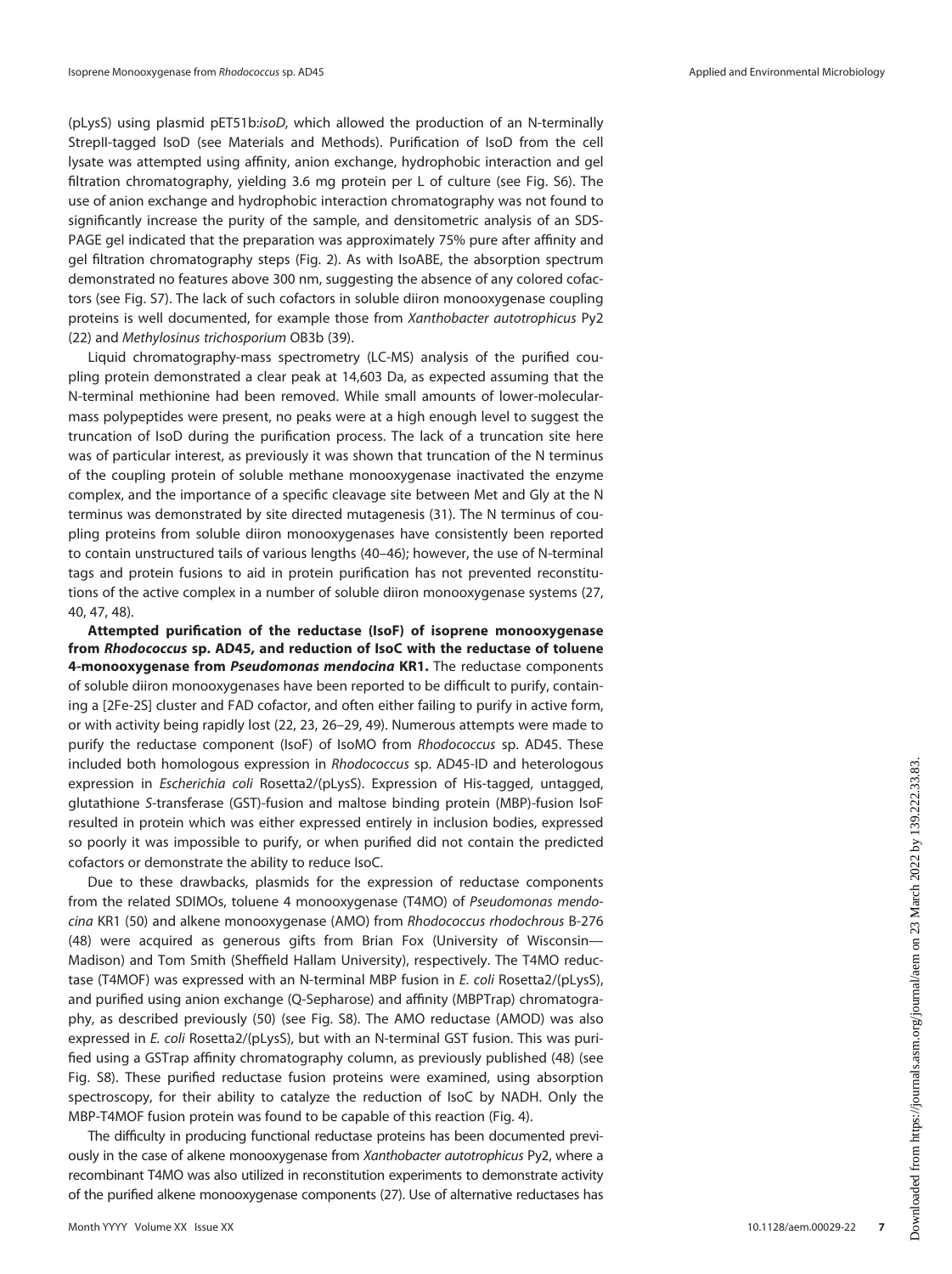

<span id="page-7-0"></span>FIG 4 Absorption spectra of the Rieske protein (IsoC) in the presence of NADH and reductases from toluene 4-monooxygenase (as the MBP fusion protein [MBP-T4moF]) and alkene monooxygenase (as the GST fusion protein [GST-AmoD]).

also been reported in reconstitution experiments with other SDIMOs [\(51,](#page-13-31) [52\)](#page-13-32); however, this has mostly been to investigate the effect that alternate SDIMO components have on stereoselectivity, rather than being driven by necessity. The fact that the recombinant reductase from T4MO, but not the recombinant reductase from AMO, could reduce IsoC is interesting. The T4MO system is a four-component soluble diiron monooxygenase system, like IsoMO, whereas the AMO system from Rhodococcus rhodochrous B-276 is a three-component system, which means that no Rieske protein is required. Despite this, the two alternate reductases (T4MOF and AMOD) share a similar level of sequence identity (30 and 33%, respectively) with IsoF. Further elucidation of the residues which determine the interaction of the T4MOF with the Rieske protein (IsoC) of IsoMO presents an intriguing avenue for further study, to investigate whether switching of various reductase components between soluble diiron monooxygenase systems alters stereoselectivity of the monooxygenase reactions.

Reconstitution of the active isoprene monooxygenase complex from Rhodococcus sp. AD45 in the presence of Rhodococcus sp. AD45 cell lysate. IsoMO activity was monitored by measuring the consumption of isoprene in the headspace of 25-mL vials using a fast isoprene sensor, since the epoxide produced is unstable in aqueous solu-tions ([15\)](#page-13-0). A 1.5-mL suspension containing 5 or 10  $\mu$ M concentrations (each) of IsoABE, IsoC, and IsoD and 1  $\mu$ M MBP-T4MOF in 150 mM phosphate buffer containing 300 mM NaCl and 5 mM dithiothreitol (DTT; pH 7.0) was prepared. Approximately 200 parts per million by volume (ppmv) isoprene was added to the headspace, and 5 mM NADH was added to initiate the reaction. However, no isoprene oxidation activity was observed under these conditions.

To check the activity of IsoMO after cell lysis, the clarified cell extract from a cell suspension of Rhodococcus sp. AD45 grown on isoprene was tested. In all subsequent assays, 1 mL of this cell extract, containing 4.5 to 5.5 mg of protein, was included. This assay mixture was made to a 1.5-mL total volume by the addition of assay buffer (as described above). This resulted in isoprene epoxidation at a rate of 1.84  $\pm$  0.02 nmol min<sup>-1</sup>. The addition of purified oxygenase component at a concentration of 5  $\mu$ M reduced this rate to 0.80  $\pm$  0.18 nmol min<sup>-1</sup>. However, the addition of IsoABE, IsoC, and IsoD at 5  $\mu$ M and of MBP-T4MOF at 1  $\mu$ M increased the activity to 4.13  $\pm$  0.42 nmol min<sup>-1</sup>. This activity was not reduced by the omission of MBP-T4MOF, found to be 4.01  $\pm$  0.35 nmol min<sup>-1</sup> [\(Fig. 5\)](#page-8-0). An abiotic control confirmed the observed isoprene depletion was due to enzymatic activity, with isoprene depletion measured at  $0.01 \pm 0.05$  nmol min<sup>-1</sup>. These data suggest that although the MBP-T4MOF could reduce IsoC, the endogenous IsoF component may still be required to restore activity.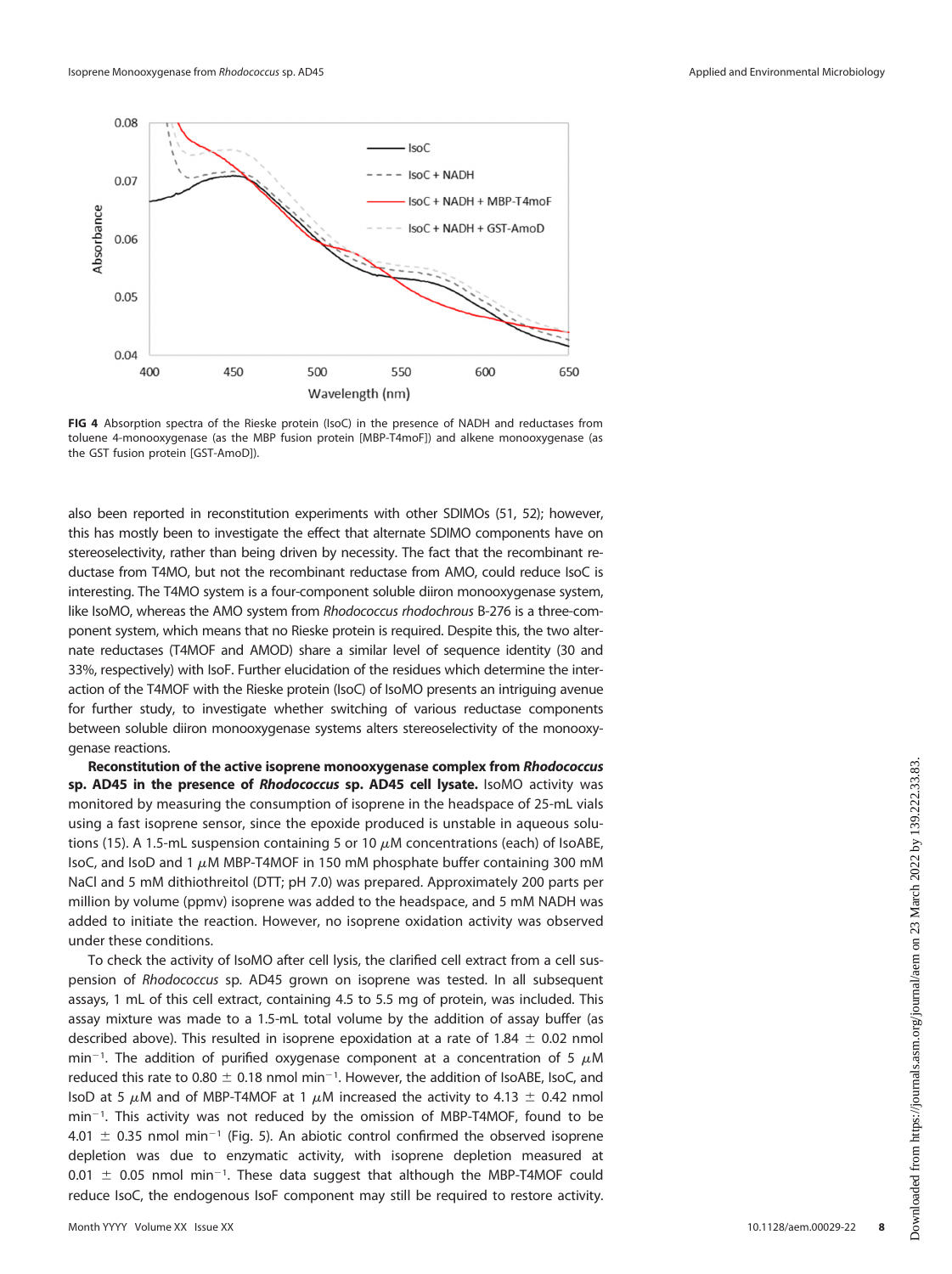

<span id="page-8-0"></span>FIG 5 Rate of isoprene oxidation measured using assays containing cell lysate of Rhodococcus sp. AD45 grown on isoprene as a carbon source, with the addition of various purified components from isoprene monooxygenase (IsoABE, IsoC, and IsoD) or an MBP fusion of the reductase from toluene 4-monooxygenase of Pseudomonas mendocina KR1 (MBP-T4MOF). All assays contained 5 mM DTT and 5 mM NADH.

The inability of the MBP-T4MOF to confer monooxygenase activity despite clearly demonstrating the ability to reduce IsoC could be due to a lack of dissociation from the Rieske protein component. This could prevent IsoC from interacting with IsoABE, thus preventing the subsequent electron transfer step required for activity.

Subtracting the rate of isoprene depletion by the cell lysate from that of the reconstituted complex resulted in a specific activity of isoprene oxidation determined to be 4.10 nmol min<sup>-1</sup> mg IsoABE<sup>-1</sup> for the purified oxygenase component. Previously, the activity of reconstituted alkene monooxygenase from Xanthobacter autotrophicus Py2 on propylene was recorded as 6.25 nmol min<sup>-1</sup> [\(53](#page-13-33)), which, based on the published assay concentrations used, would suggest a specific activity of 19.5 nmol min<sup>-1</sup> mg oxygenase<sup>-1</sup> [\(53](#page-13-33)). Furthermore, the soluble methane monooxygenase from Methylococcus capsulatus (Bath) had a specific activity of 82.3 nmol min<sup>-1</sup> mg oxygenase<sup>-1</sup> using ethylene as a substrate [\(54\)](#page-13-34). Thus, the observed activity for IsoMO was low in comparison to published data for other SDIMOs, which may be due to the low Fe cofactor incorporation reported for the oxygenase component in the ICP-MS data above. The use of cell lysate to compensate for the absence of purified reductase also likely affected the observed rate.

The reduction in rate observed upon addition of an excess of purified oxygenase was unexpected. To confirm the activity of the purified oxygenase and effect of high levels, the aforementioned experiment was repeated with propyne-inhibited Rhodococcus sp. AD45 cell lysate, as used to demonstrate the activity of the purified oxygenase component of alkene monooxygenase from Xanthobacter autotrophicus Py2 [\(22](#page-13-7)). The cell lysate was inhibited by preincubation with 1% (vol/vol) propyne for 15 min, followed by removal of the alkyne by exchanging the headspace of the vial. A control was performed by running this preincubation and headspace exchange without the alkyne present to prove that the inhibitory effect was not due to these additional steps. The addition of 0.5 mg of purified IsoABE was found to return the activity to the previously observed level; however, 1.25 mg of IsoABE did not ([Fig. 6](#page-9-0)). This could be due to the absence of additional coupling protein, which is known to be important in substrate access to the active site ([30](#page-13-15)). The specific activity of isoprene oxidation when 0.5 mg of purified protein was added was determined to be 3.17 nmol min<sup>-1</sup> mg IsoABE<sup>-1</sup>, which is consistent with the assay using the noninhibited cell lysate.

Conclusions. In summary, we have demonstrated that the purified oxygenase component of IsoMO, IsoABE, from Rhodococcus sp. AD45 is active and contains the predicted diiron nonheme cofactor. The Rieske protein component, IsoC, when expressed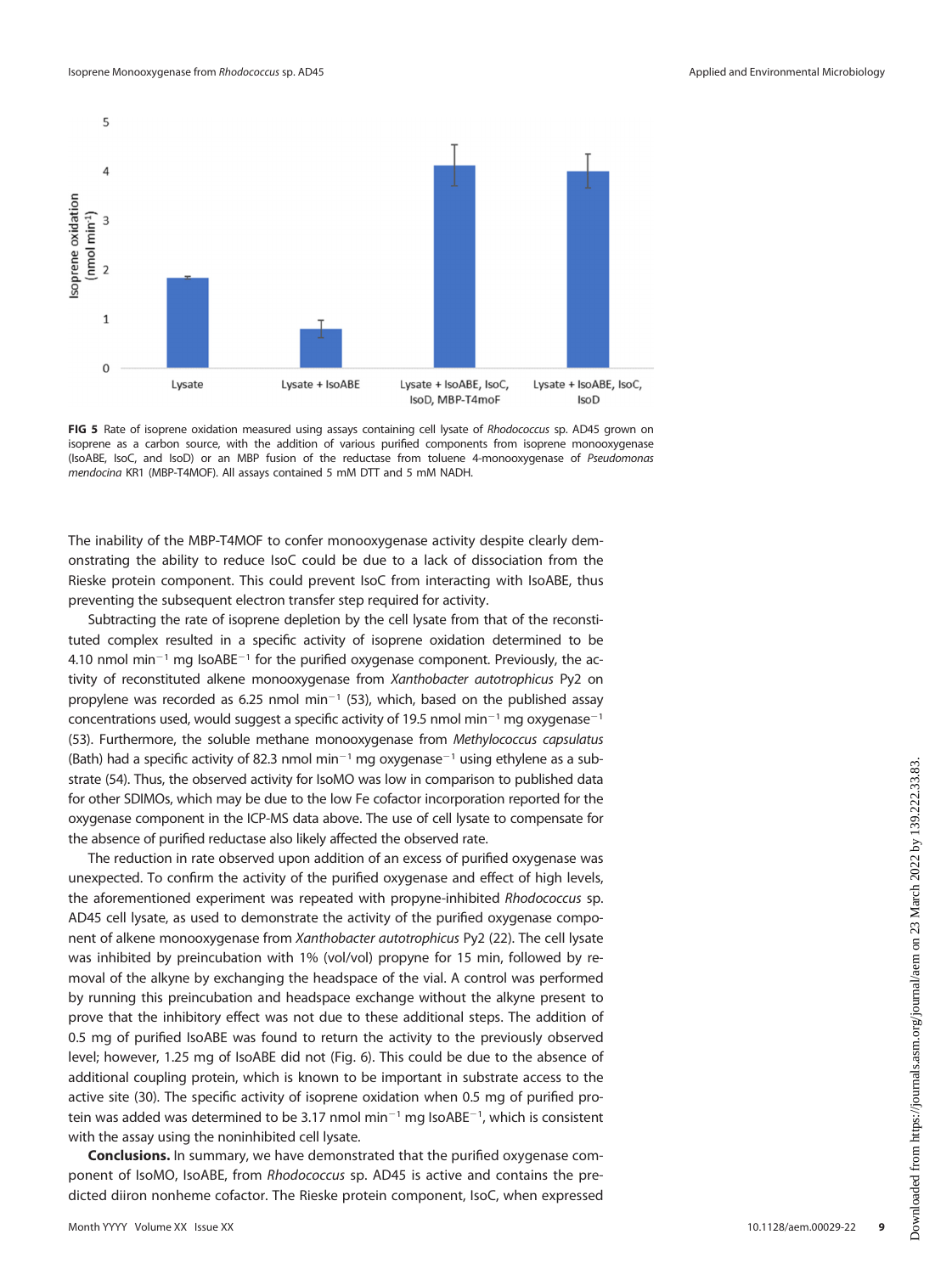

<span id="page-9-0"></span>FIG 6 Rate of isoprene oxidation by cell lysate of Rhodococcus sp. AD45 grown on isoprene as a carbon source. All assays were preincubated for 15 min in the presence (propyne, propyne  $+$  ABE, and high ABE) or absence (no alkyne) of 1% (vol/vol) headspace propyne, 5 mM NADH, and 5 mM DTT. This was followed by headspace exchange and the addition of IsoABE (0.5 mg in propyne  $+$  ABE, 1.25 mg in high ABE).

using a homologous system and purified with an N-terminal His tag, was capable of redox cycling, contained the predicted [2Fe-2S] Rieske-type cluster and possessed a midpoint potential of  $-26 \pm 10$  mV versus SHE, which was within the normal range for other Rieske proteins ( $-155$  to  $+312$  mV versus SHE). The coupling protein component IsoD could be expressed heterologously, though difficulties in obtaining pure protein were encountered. The coupling protein was not inactivated by the type of truncation observed in the soluble methane monooxygenase system. While the purification of the reductase component IsoF was even more troublesome, the T4MO reductase (containing a MBP-fusion) was found to be capable of reducing the Rieske protein component. However, this may not fully compensate for the endogenous reductase, since the omission of this component did not lower the observed IsoMO activity when the other three components were added to Rhodococcus sp. AD45-ID cell lysate. This system for purifying and monitoring the activity of IsoMO will allow for further studies on the enzymology of isoprene oxidation.

#### MATERIALS AND METHODS

Cloning. The PCR primers in [Table 2](#page-9-1) were used to amplify the corresponding genes from Rhodococcus sp. AD45 genomic DNA using Q5 High Fidelity polymerase (New England Biosciences), according to manufacturer's instructions. The resulting PCR products were purified using a Roche HighPure PCR product purification kit and ligated to the pJET1.2/blunt vector using the CloneJET kit (Thermo Fisher), according to the manufacturer's instructions. The resulting mixture was used to transform E. coli TOP10 chemically competent cells (Invitrogen) according to the manufacturer's instructions and then plated on LB medium containing ampicillin (100  $\mu$ g mL<sup>-1</sup>). A geneJET plasmid miniprep kit (Thermo Scientific) was used to extract plasmid from transformants, and the gene of interest was cut from this using the appropriate restriction enzymes ([Table 2](#page-9-1)). The target vector for each gene was digested using the appropriate enzymes, and both digested insert and vector were cut from agarose

<span id="page-9-1"></span>

|  |  |  | TABLE 2 Primers used in this study |  |  |  |  |
|--|--|--|------------------------------------|--|--|--|--|
|--|--|--|------------------------------------|--|--|--|--|

| Target gene      | <b>Target vector</b> | Primer  | Sequence $(5' - 3')$                                         | <b>Restriction enzyme</b> |
|------------------|----------------------|---------|--------------------------------------------------------------|---------------------------|
| isoC             | pTipQC1              | isoCF   | ATATATCATATGGCTGACGGTCAGGACA                                 | Ndel                      |
|                  |                      | isoCR   | ATATATGGATCCTACTTCAGTGTTGCGCCT                               | BamHI                     |
| isoD             | pET51b               | 51isoDF | TATATAGGATCCGATGGCCATTGTCGATATGGATGC                         | BamHI                     |
|                  |                      | 51isoDR | TATATAAAGCTTTCATGACTTCTCCTGTCCAGGGT                          | HindIII                   |
|                  | pTipQC2              | OCS2F   | TCCCATGGCCTTCTCGAATTGTGGATGAGACCAGCCCATATGTATATCTCCTTCTTAAAG | Ncol                      |
|                  |                      | OCS2R   | <b>GCTTCTCGGGTGTACATATC</b>                                  | <b>BsrGI</b>              |
| <i>isoABCDEF</i> | pTipQC2S2            | isoExF  | ATATACATGTTGTTGAACAGGGACGATTGGTACG                           | Pcil                      |
|                  |                      | isoExR  | ATATGGATCCGTTAAGCGATGAAGCGGTCGAAG                            | BamHI                     |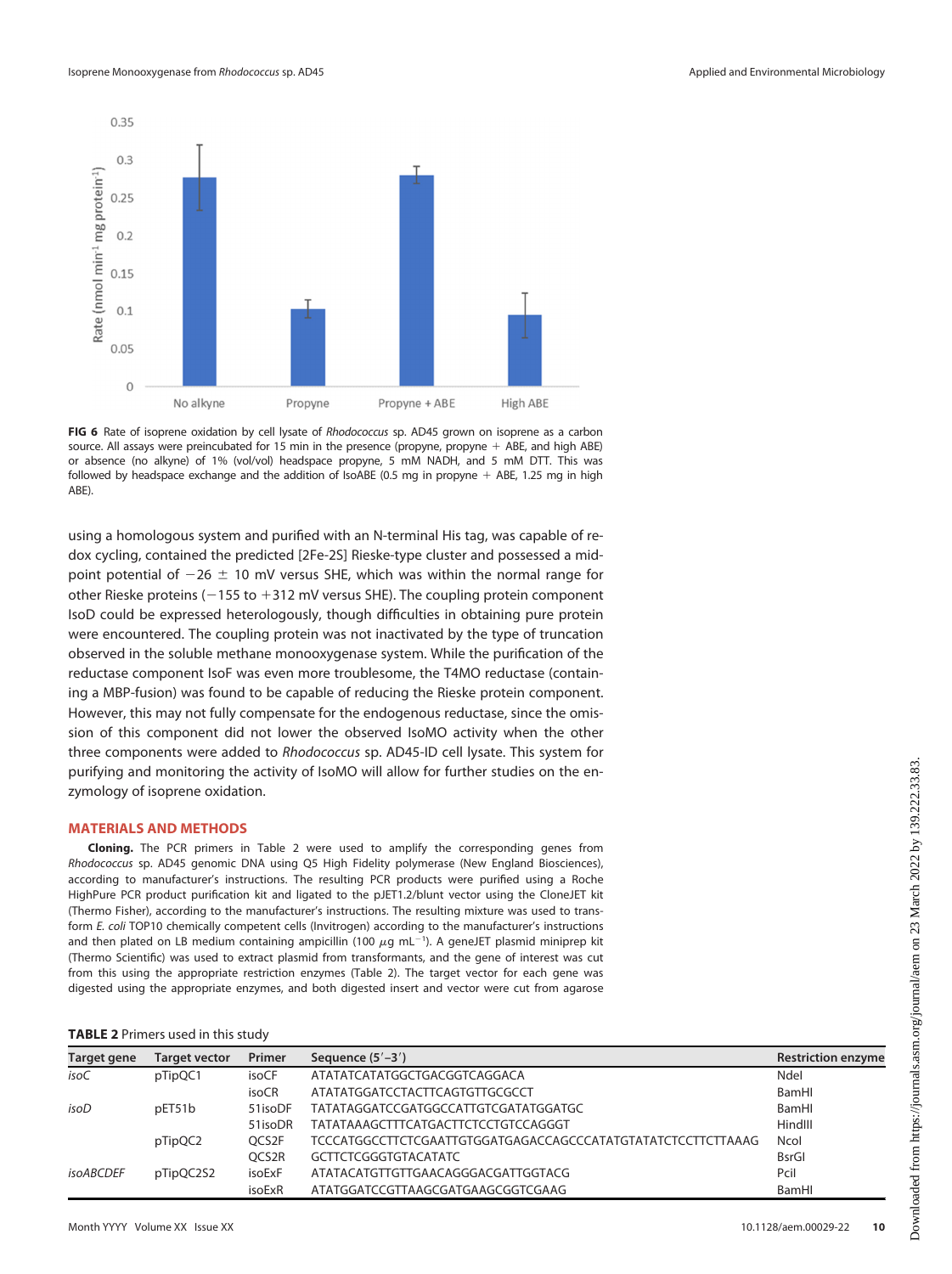<span id="page-10-0"></span>

|  | TABLE 3 Strains and plasmids used in this study |
|--|-------------------------------------------------|
|--|-------------------------------------------------|

| Strain or plasmid         | <b>Description</b>                                                                  | Source or reference      |
|---------------------------|-------------------------------------------------------------------------------------|--------------------------|
| <b>Strains</b>            |                                                                                     |                          |
| E. coli TOP10             | Strain used for cloning and plasmid maintenance                                     | Invitrogen               |
| E. coli Rosetta 2/(pLysS) | Strain used for protein expression                                                  | Sigma-Aldrich            |
| Rhodococcus sp. AD45      | Wild-type strain                                                                    | 15                       |
| Rhodococcus sp. AD45-ID   | Strain AD45 cured of megaplasmid                                                    | 8                        |
| Plasmids                  |                                                                                     |                          |
| pGEX-AmoD                 | Expression vector for AmoD from Rhodococcus rhodochrous B-276                       | 48                       |
| pVP68KT4moF               | Expression vector for T4moF from Pseudomonas mendocina KR1                          | 50                       |
| pJETblunt                 | Amp <sup>r</sup> cloning vector                                                     | Thermo Fisher Scientific |
| pTipQC1                   | Chl' inducible expression vector, functional in Rhodococcus, MCS type 1             | 57                       |
| pTipQC2                   | Chl <sup>r</sup> inducible expression vector, functional in Rhodococcus, MCS type 2 | 57                       |
| pTipQC2S2                 | pTipQC2 with N-terminal StrepII tag sequence                                        | This study               |
| pTipQC2S2:isoEx           | pTipQC2S2 containing isoABCDEF from strain AD45                                     | This study               |
| pTipQC1:isoC              | pTipQC1 containing isoC from strain AD45                                            | This study               |
| pET51b                    | Amp <sup>r</sup> expression vector                                                  | Novagen                  |
| pET51b:isoD               | pET51b containing isoD from strain AD45                                             | This study               |

gels and purified using a HighPure PCR product purification kit (Roche). The insert and vector were ligated using T4 DNA ligase (Thermo Fisher), and the resulting ligation mix was used to transform E. coli TOP10 cells and then plated on LB medium containing ampicillin (as above). Plasmid minipreps were prepared as outlined above, and the predicted sequences confirmed by sequencing (Eurofins, Germany).

For expression of the oxygenase component, plasmid pTipQC2 was first modified to enable expression of protein incorporating an N-terminal StrepII tag. The 198-bp BsrGI/Ncol fragment was excised by restriction digestion and replaced by ligation into the same sites of a similar sequence incorporating a StrepII-encoding sequence, generated by PCR from pTipQC2 using pTipQCS2F and pTipQCS2R primers [\(Table 2\)](#page-9-1), resulting in plasmid pTipQC2S2. The entire monooxygenase gene sequence isoABCDEF was PCR amplified from Rhodococcus sp. AD45 using the primers isoExF/isoExR, excised from pJet1.2 using Pcil and BamHI, and then cloned into the NcoI and BamHI sites of pTipQC2S2, resulting in pTipQC2S2: isoEx ([Table 3\)](#page-10-0).

Expression of recombinant proteins and preparation of cell lysate. Chemically competent E. coli Rosetta2/(pLysS) (Sigma-Aldrich) cells were transformed according to manufacturer's instructions and then plated on LB medium containing ampicillin (as described above) and chloramphenicol (35  $\mu$ g mL<sup>-1</sup>). Electrocompetent Rhodococcus sp. AD45-ID cells were prepared and transformed as previously described [\(8](#page-12-7)). E. coli Rosetta2/(pLysS) containing the pET51b:isoD, pGEX-AmoD, or pVP68KT4moF plasmid were grown at 37°C to an optical density at 540 nm (OD<sub>540</sub>) of 0.6 to 0.8, followed by induction with 50  $\mu$ M IPTG (isopropyl- $\beta$ -D-thiogalactopyranoside). Cells containing pET51b:isoD were grown at 37°C for a further 3 h before harvesting by centrifugation (8,000  $\times$  g, 4°C, 20 min). Cells containing pGEX-AmoD or pVP68KT4moF were grown at 25°C for a further 18 h before harvest by centrifugation (8,000  $\times$  g, 4°C, 20 min). Rhodococcus sp. AD45-ID cells containing pTipQC2S2:isoEx or pTipQC1:isoC were grown at 30°C to an OD<sub>540</sub> of ~0.6, followed by induction with 0.6  $\mu$ M thiostrepton, from a 12  $\mu$ M stock dissolved in dimethyl sulfoxide. The cells were then grown at 25°C for a further 18 h before harvest by centrifugation (8,000  $\times$  g, 4°C, 20 min). Cell pellets were snap-frozen in liquid nitrogen and stored at -80°C until use. E. coli cells were broken by sonication (15 s on and 45 s off for a total of 10 min), whereas Rhodococcus sp. AD45 cells were broken by three passes through a French Pressure cell at 20,000 lb/in<sup>2</sup> (137 MPa).

Purification of the oxygenase and coupling protein components of isoprene monooxygenase from Rhodococcus sp. AD45. Rhodococcus sp. AD45-ID cell pellets which had expressed isoABCDEF (pTipQC2S2:isoEx) or coupling protein alone (pET51b:isoD) were thawed and resuspended in a binding buffer containing 100 mM Tris-HCl and 150 mM NaCl (and 1 mM EDTA in buffers for IsoD purification) at pH 8.0. The cell extract was prepared and applied to a 5 mL of Strep-Tactin XT column using an AKTApure HPLC system with UNICORN7.0 software. Elution of proteins was carried out in a single step using elution buffer containing the same components as the binding buffer, with the addition of 50 mM biotin. The resulting protein fractions were analyzed by SDS-PAGE, and those containing the polypeptide band of interest were pooled and concentrated by centrifugation using 20 mL of 5-kDa-molecularweight cutoff Spin-X UF columns (Corning) to a volume of  $<$ 2.5 mL. The concentrated protein was applied to a Superdex HiLoad 26/600 200 pg size exclusion column (Cytiva) equilibrated in 50 mM phosphate buffer containing 150 mM NaCl (pH 7.0). Fraction samples were analyzed by SDS-PAGE, and those containing the polypeptide band(s) of interest were pooled, concentrated as described above, snap-frozen in liquid nitrogen, and stored at  $-80^{\circ}$ C until needed.

Purification of the Rieske protein component of isoprene monooxygenase from Rhodococcus sp. AD45. Cell pellets containing the Rieske protein component expressed from pTipQC1:isoC were thawed and resuspended in buffer containing 50 mM Tris-HCl, 300 mM NaCl, and 30 mM imidazole (pH 7.4). Cell extract was applied to a 5-mL HisTrap column, and elution of bound protein was achieved using a 50-mL gradient from 30 to 500 mM imidazole. Fractions that were brown in color, indicating the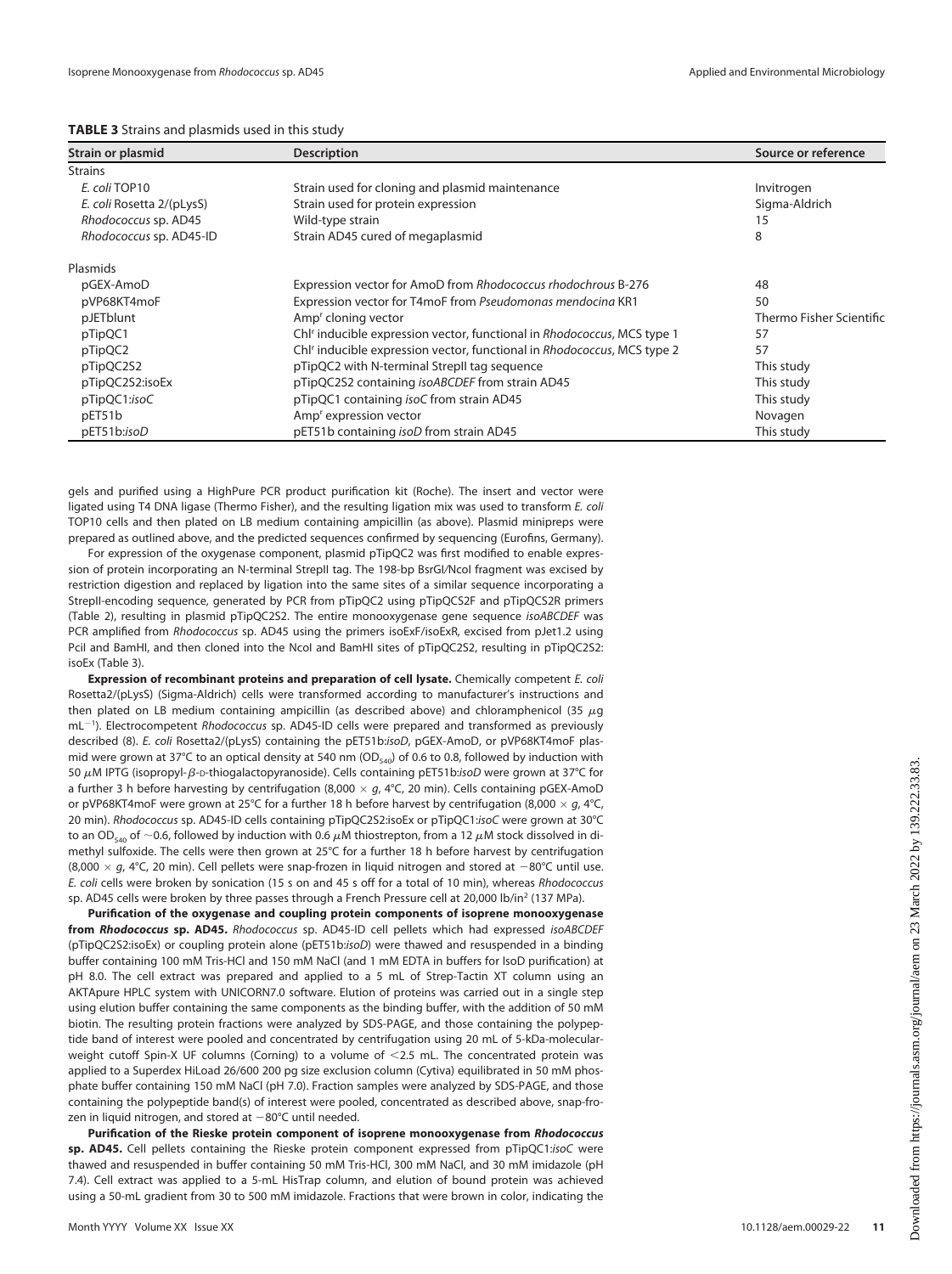presence of the [2Fe-2S] cluster, were pooled and concentrated as outlined above. This protein was then subjected to size exclusion chromatography, as outlined above for the IsoMO oxygenase.

Purification of alternative reductase components. Cell pellets containing the reductases of tolu-ene 4 monooxygenase (MBP-T4MOF) from Pseudomonas mendocina KR1 [\(50](#page-13-30)) and alkene monooxygenase (GST-AMOD) from Rhodococcus rhodochrous B-276 ([48](#page-13-28)) were purified as described previously.

Spectroscopic characterization of purified proteins. EPR measurements were made using an X-band Bruker EMX EPR spectrometer equipped with a helium flow cryostat (Oxford Instruments). EPR spectra were measured at 10 K at the following instrumental settings: microwave frequency, 9.471 GHz; microwave power, 3.18 mW; modulation frequency, 100 kHz; modulation amplitude, 5 G; time constant, 82 ms; scan rate, 22.6 G s<sup>-1</sup>; single scan per spectrum. Protein samples for EPR spectroscopy were prepared in an anaerobic glove box. The protein was reduced by the addition of an excess of sodium dithionite, and samples were flash-frozen in liquid nitrogen.

UV-visible spectra were recorded and colorimetric assays performed using a Shimadzu UV-1800 spectrophotometer, quartz cuvettes, and UVprobe software (Shimadzu). A JASCO model J810 circular dichrograph was used to measure CD spectra for the wavelength range 250 to 800 nm. Protein samples were prepared as for EPR spectroscopy but transferred to anaerobic quartz cuvettes for measurement at ambient temperature.

Analysis of purified IsoMO components by mass spectrometry. LC-MS was conducted using a Bruker microQTof-QIII electrospray ionization time-of-flight mass spectrometer. The instrument was calibrated in the *m/z* range 300 to 2,000 using ESI-L low concentration tuning mix (Agilent Technologies). Samples were prepared by 10-fold dilution of 50  $\mu$ M protein solution with 0.1% (vol/vol) formic acid and 2% (vol/vol) acetonitrile to 500  $\mu$ L. An UltiMate 3000 HPLC system (Dionex) with autosampler was used to apply 20- $\mu$ L protein samples to a ProSwift reversed-phase RP-1S column (Dionex) at 25°C. The elution was performed at 200 mL min<sup>-1</sup> over a gradient using solvents: line A contained 0.1% formic acid, and line B contained acetonitrile and 0.1% formic acid. An isocratic wash (2% B, 0 to 2 min) was performed, followed by a linear gradient from 2 to 100% B (2 to 12 min), an isocratic wash (100% B, 12 to 14 min), and column re-equilibration (2% B, 14 to 15 min). Mass spectra were acquired throughout using the following parameters: dry gas flow, 8 L min $^{-1}$ ; nebulizer gas pressure, 0.8 bar; dry gas, 240°C; capillary voltage, 4,500 V; offset, 500 V; and collision RF, 650 Vpp. Mass spectra from elution volumes manually selected for their proximity to the predicted protein mass were averaged and deconvoluted using a deconvolution algorithm in Compass DataAnalysis version 4.1 (Bruker Daltonik).

Samples for ICP-MS analysis were prepared by pipetting purified protein samples (1 to 20  $\mu$ M, 500  $\mu$ L) into clean microcentrifuge tubes. To the protein samples, 200  $\mu$ L of ultrapure nitric acid was added, followed by 200  $\mu$ L of ultrapure hydrogen peroxide. These were then sealed and heated at 30 to 40°C overnight. These samples were then centrifuged (13,000  $\times$  g, 10 min) to remove any undissolved protein sample. After this, 500  $\mu$ L of digested sample was transferred to a 10-mL Falcon tube, and both 500  $\mu$ L of <sup>103</sup>Rh internal standard and 4 mL ultrapure Milli-Q water were added. These samples were then applied to the Thermo Elemental X Series 1 instrument (Thermo Scientific) using an associated Cetac ASX 520 autosampler. Accuracy was verified by the <sup>103</sup>Rh measurement, and data were only collected where this was recorded at 80 to 100% of the expected amount. PlasmaLab software was used to analyze the data.

Determination of the midpoint reduction potential of the Rieske protein (IsoC) component using protein film electrochemistry. Protein film electrochemistry of the Rieske protein (IsoC) was carried out in a three-electrode cell configuration using a stationary pyrolytic graphite edge working electrode, an Ag/AgCl (saturated KCl) reference electrode, and a Pt wire counter electrode [\(55\)](#page-14-1). The working electrode was prepared by three cycles of polishing with alumina slurry followed by sonicating and washing in ultrapure milli-Q water. A 4- $\mu$ L aliquot of 1 mg mL<sup>-1</sup> poly-L-lysine solution was applied to the electrode and left to adsorb for 5 min before excess was removed. A solution of IsoC in 50 mM HEPES–50 mM NaCl (pH 7) buffer was placed on to the surface of the electrode and left to adsorb for 5 min before the excess was removed. The electrode was transferred to an N<sub>2</sub>-filled anaerobic glove box and placed into an electrochemical cell containing 4 mL of buffer (50 mM HEPES-50 mM NaCl [pH 7.0]). Cyclic voltammetry was performed using a PGSTAT12 (Metrohm Autolab) potentiostat under the control of NOVA 1.4 software. Cyclic voltammograms were recorded between -0.3 and 0.4 V versus SHE at a scan rate of 20 mV s<sup>-1</sup>, at 20°C. The resulting data were analyzed using Nova 1.4 software, and the oxidative and reductive peaks were calculated after the subtraction of an appropriate baseline. The midpoint potential was then calculated as the average of the reductive and oxidative peaks. Potentials are reported versus SHE by the addition of 0.197 V to the values measured using Ag/AgCl electrode.

Isoprene oxidation assays. Isoprene oxidation was monitored by measuring the concentration of isoprene in the headspace using a Fast Isoprene Sensor (Hills Scientific) [\(56\)](#page-14-2). Assays were performed using 25-mL vials containing 1 mL of Rhodococcus sp. AD45 cell extract (4.5 to 5.5 mg mL<sup>-1</sup> protein) and 0.5 mL of 50 mM phosphate buffer (pH 7.0) and/or purified protein components at a final concentration of 5  $\mu$ M, in the presence of 5 mM DTT. Cell extract was prepared by the resuspension of frozen cell pellets in 50 mM phosphate buffer (pH 7.0) and 5 mM DTT. The cells were broken by three passes through a French pressure cell at 20,000 lb/in<sup>2</sup> (137 MPa). Unbroken cells and cell debris were removed by centrifugation at 16,000  $\times$  g (4°C, 30 min). Protein concentration was determined using a Bradford-based assay (Bio-Rad). Once sealed with butyl stoppers,  $\sim$ 200 ppmv isoprene was added to the headspace, vials were transferred to a 30°C water bath with orbital shaking and left to equilibrate for 3 min. The reaction was initiated by the addition of 5 mM NADH, and 50- $\mu$ L headspace samples were analyzed every 3 min for a total of 15 min using a Fast Isoprene Sensor (Hills Scientific). The data were analyzed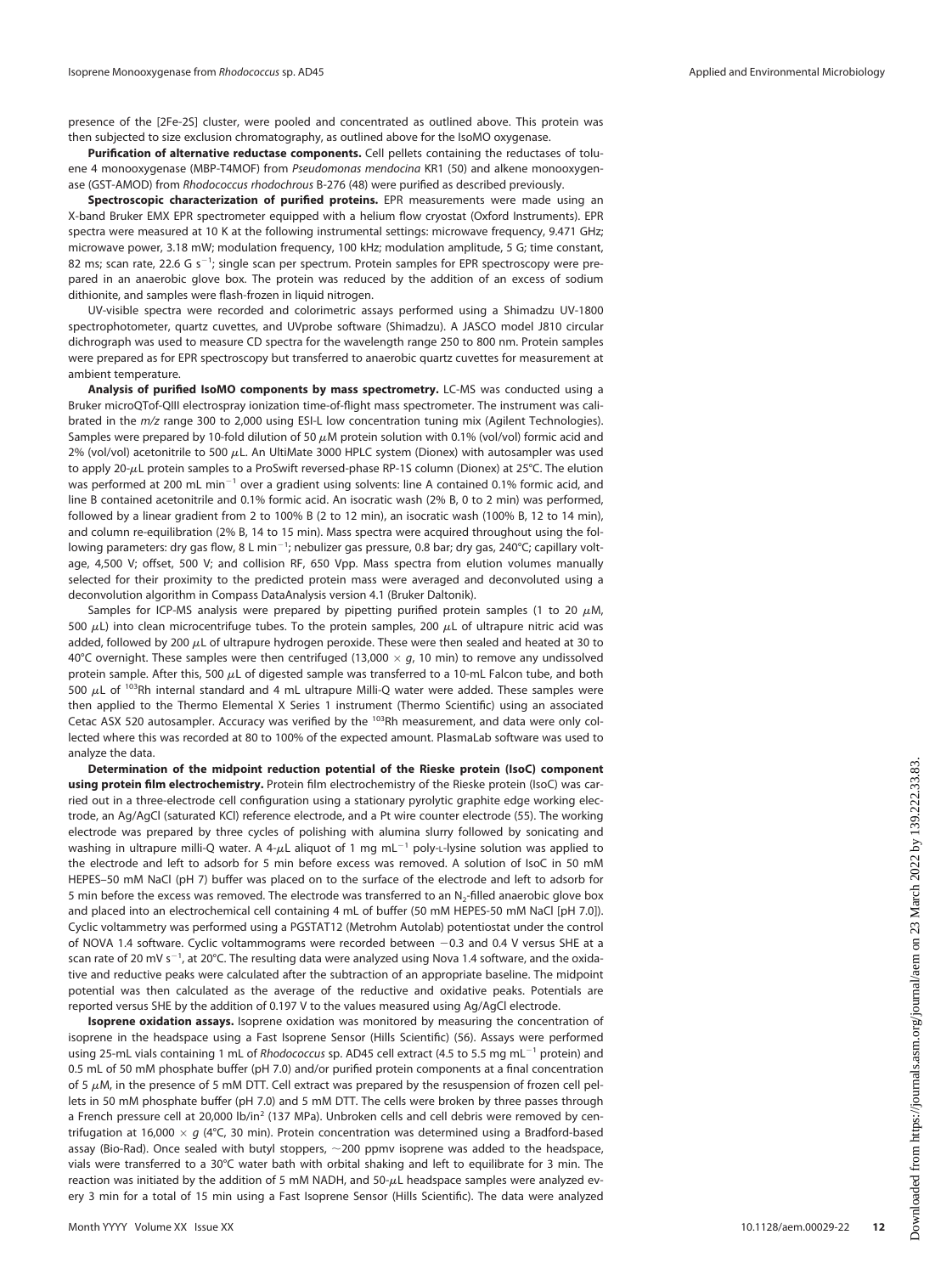using the QtiPlot program (version 5.6.1, Ion Vasilief), and compared to standards ranging between 70 and 500 ppmv isoprene to determine the rate of isoprene oxidation.

Detection of epoxyisoprene by GC-MS. For detection of epoxy isoprene, samples (0.5 mL) were extracted with an equal volume of diethyl ether and analyzed by gas chromatography – mass spectrometry, using a GC-MS-QP2010s instrument (Shimadzu, Milton Keynes, UK) equipped with an AOC-20s autosampler. Helium was used as carrier gas with 0.8 mL min<sup>-1</sup> flow through the column (SHIM-5MS, 30  $m \times 0.25$  mm, 0.25- $\mu$ m film thickness; Shimadzu). The inlet was held at 250°C, and the oven was maintained at 30°C for 3 min and then ramped to 150°C at 25°C min<sup>-1</sup> and held for 1 min. The interface and ion source were at 250 and 200°C, respectively. Sample injection volume was 1  $\mu$ L, in split mode (1:10 split). Initially, mass spectra were obtained in scan mode, detecting ions in the range  $m/z$  35 to 500 and compared to the National Institute of Standards and Technology Mass Spectral Database (NIST 08). The retention time of epoxy isoprene was 3.24 min. For quantification, selected ion monitoring mode was used, targeting ions 39, 43, and 53 (m/z). Quantification was performed using GC-MS solution v.2.50 (Shimadzu) against a calibration curve consisting of four 10-fold dilutions of epoxy isoprene obtained from Merck (Gillingham, UK) (0.857 to 857  $\mu$ g mL $^{-1}$ ).

Data availability. The gene sequences used to design primers to clone isoABCDEF from Rhodococcus sp. strain AD45 for this study are freely available from the National Centre for Biotechnology Information, accession number [CM003191](https://www.ncbi.nlm.nih.gov/nuccore/CM003191) ([18](#page-13-3)).

### SUPPLEMENTAL MATERIAL

Supplemental material is available online only. SUPPLEMENTAL FILE 1, PDF file, 0.3 MB.

## ACKNOWLEDGMENTS

The work on this project was funded through an ERC Advanced Grant to J.C.M. (694578; IsoMet), the UKRI Biotechnology and Biological Sciences Research Council (BB/ M011216/1 and BB/R002363/1 to N.E.L.B., BB/R013578/1 to N.E.L.B.), and the Leverhulme Trust (Early Career Fellowship ECF-2016-626 to A.T.C.).

We thank Tom Smith (Sheffield Hallam University) for the generous gift of plasmid pGEX-AmoD and Brian Fox (University of Wisconsin—Madison) for the generous gift of plasmid pVP68KT4moF and both for their invaluable advice.

We thank Dimitri Svistunenko (University of Essex) for assistance with EPR measurements, Jason Crack (University of East Anglia) for assistance with LC-MS, Leon Jenner and Graham Chilvers (University of East Anglia) for assistance with ICP-MS, Julea Butt (University of East Anglia) for access to and assistance with electrochemistry equipment, and Myles Cheesman (University of East Anglia) for access to the CD spectrometer.

## REFERENCES

- <span id="page-12-0"></span>1. Guenther AB, Jiang X, Heald CL, Sakulyanontvittaya T, Duhl T, Emmons LK, Wang X. 2012. The model of emissions of gases and aerosols from Nature version 2.1 (MEGAN2.1): an extended and updated framework for modeling biogenic emissions. Geosci Model Dev 5:1471–1492. [https://doi](https://doi.org/10.5194/gmd-5-1471-2012) [.org/10.5194/gmd-5-1471-2012](https://doi.org/10.5194/gmd-5-1471-2012).
- <span id="page-12-1"></span>2. Ashworth K, Wild O, Hewitt CN. 2013. Impacts of biofuel cultivation on mortality and crop yields. Nat Clim Chang 3:492–496. [https://doi.org/10](https://doi.org/10.1038/nclimate1788) [.1038/nclimate1788](https://doi.org/10.1038/nclimate1788).
- <span id="page-12-2"></span>3. Collins WJ, Derwent RG, Johnson CE, Stevenson DS. 2002. The oxidation of organic compounds in the troposphere and their global warming potentials. Clim Change 52:453–479. <https://doi.org/10.1023/A:1014221225434>.
- <span id="page-12-3"></span>4. Carlton AG, Wiedinmyer C, Kroll JH. 2009. A review of Secondary Organic Aerosol (SOA) formation from isoprene. Atmos Chem Phys 9:4987–5005. <https://doi.org/10.5194/acp-9-4987-2009>.
- <span id="page-12-4"></span>5. Bentley FK, Zurbriggen A, Melis A. 2014. Heterologous expression of the mevalonic acid pathway in cyanobacteria enhances endogenous carbon partitioning to isoprene. Mol Plant 7:71–86. [https://doi.org/10.1093/mp/](https://doi.org/10.1093/mp/sst134) [sst134.](https://doi.org/10.1093/mp/sst134)
- <span id="page-12-5"></span>6. Cleveland CC, Yavitt JB. 1997. Consumption of atmospheric isoprene in soil. Geophys Res Lett 24:2379–2382. <https://doi.org/10.1029/97GL02451>.
- <span id="page-12-6"></span>7. Cleveland CC, Yavitt JB. 1998. Microbial consumption of atmospheric isoprene in a temperate forest soil. Appl Environ Microbiol 64:172–177. <https://doi.org/10.1128/AEM.64.1.172-177.1998>.
- <span id="page-12-7"></span>8. Crombie AT, Larke-Mejia NL, Emery H, Dawson R, Pratscher J, Murphy GP, McGenity TJ, Murrell JC. 2018. Poplar phyllosphere harbors disparate isoprene-degrading bacteria. Proc Natl Acad Sci U S A 115:13081–13086. <https://doi.org/10.1073/pnas.1812668115>.
- <span id="page-12-10"></span>9. Larke-Mejía NL, Crombie AT, Pratscher J, McGenity TJ, Murrell JC. 2019. Novel isoprene-degrading proteobacteria from soil and leaves identified by cultivation and metagenomics analysis of stable isotope probing experiments. Front Microbiol 10:2700. [https://doi.org/10.3389/fmicb.2019](https://doi.org/10.3389/fmicb.2019.02700) [.02700.](https://doi.org/10.3389/fmicb.2019.02700)
- <span id="page-12-13"></span>10. Johnston A, Crombie AT, El Khawand M, Sims L, Whited GM, McGenity TJ, Murrell JC. 2017. Identification and characterization of isoprene-degrading bacteria in an estuarine environment. Environ Microbiol 19:3526–3537. [https://doi.org/10.1111/1462-2920.13842.](https://doi.org/10.1111/1462-2920.13842)
- <span id="page-12-8"></span>11. El Khawand M, Crombie AT, Johnston A, Vavlline DV, McAuliffe JC, Latone JA, Primak YA, Lee SK, Whited GM, McGenity TJ, Murrell JC. 2016. Isolation of isoprene degrading bacteria from soils, development of isoA gene probes and identification of the active isoprene-degrading soil community using DNA-stable isotope probing. Environ Microbiol 18:2743–2753. [https://doi.org/10.1111/1462-2920.13345.](https://doi.org/10.1111/1462-2920.13345)
- <span id="page-12-9"></span>12. Carrión O, Larke-Mejía NL, Gibson L, Ul Haque MF, Ramiro-García J, McGenity TJ, Murrell JC. 2018. Gene probing reveals the widespread distribution, diversity and abundance of isoprene-degrading bacteria in the environment. Microbiome 6:219. [https://doi.org/10.1186/s40168-018-0607-0.](https://doi.org/10.1186/s40168-018-0607-0)
- <span id="page-12-11"></span>13. Dawson RA, Larke-Mejía NL, Crombie AT, Ul Haque MF, Murrell JC. 2020. Isoprene oxidation by the Gram-negative model bacterium Variovorax sp. WS11. Microorganisms 8:349. [https://doi.org/10.3390/microorganisms8030349.](https://doi.org/10.3390/microorganisms8030349)
- <span id="page-12-12"></span>14. Carrión O, Gibson L, Elias DMO, McNamara NP, Van Alen TA, Op den Camp HJM, Supramaniam CV, McGenity TJ, Murrell JC. 2020. Diversity of isoprene-degrading bacteria in phyllosphere and soil communities from a high isoprene-emitting environment: a Malaysian oil palm plantation. Microbiome 8:1–13. [https://doi.org/10.1186/s40168-020-00860-7.](https://doi.org/10.1186/s40168-020-00860-7)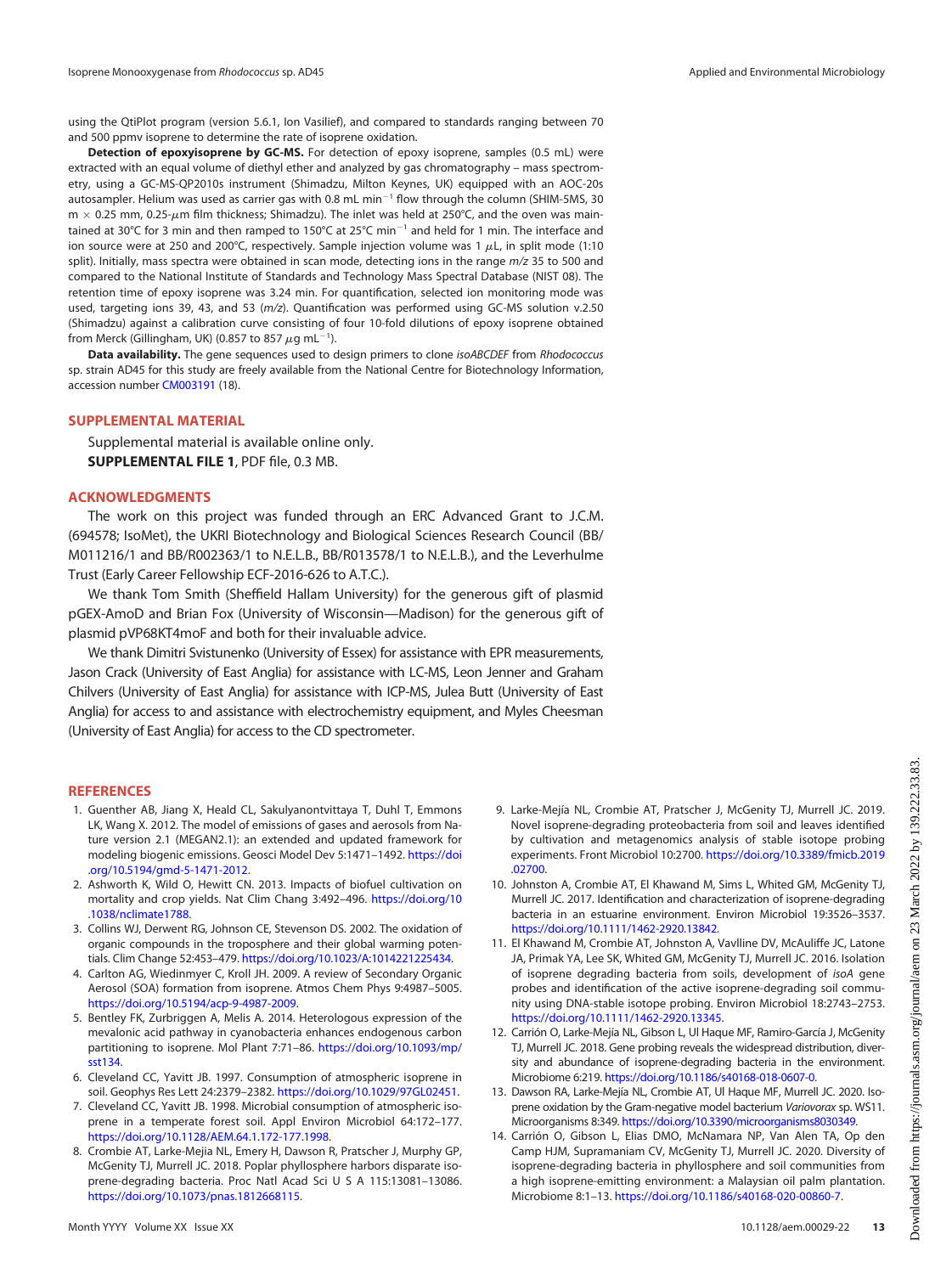- <span id="page-13-0"></span>15. van Hylckama Vlieg JET, Kingma J, van den Wijngaard AJ, Janssen DB. 1998. A glutathione S-transferase with activity towards cis-1,2-dichloroepoxyethane is involved in isoprene utilization by Rhodococcus sp. strain AD45. Appl Environ Microbiol 64:2800–2805. [https://doi.org/10.1128/](https://doi.org/10.1128/AEM.64.8.2800-2805.1998) [AEM.64.8.2800-2805.1998.](https://doi.org/10.1128/AEM.64.8.2800-2805.1998)
- <span id="page-13-1"></span>16. van Hylckama Vlieg JET, Leemhuis H, Spelberg JHL, Janssen DB. 2000. Characterization of the gene cluster involved in isoprene metabolism in Rhodococcus sp. strain AD45. J Bacteriol 182:1956-1963. [https://doi.org/](https://doi.org/10.1128/JB.182.7.1956-1963.2000) [10.1128/JB.182.7.1956-1963.2000.](https://doi.org/10.1128/JB.182.7.1956-1963.2000)
- <span id="page-13-2"></span>17. van Hylckama Vlieg JET, Kingma J, Kruizinga W, Janssen DB. 1999. Purification of a glutathione-S-transferase and a glutathione conjugate-specific dehydrogenase involved in isoprene metabolism in Rhodococcus sp. strain AD45. J Bacteriol 181:2094–2101. [https://doi.org/10.1128/JB.181.7](https://doi.org/10.1128/JB.181.7.2094-2101.1999) [.2094-2101.1999.](https://doi.org/10.1128/JB.181.7.2094-2101.1999)
- <span id="page-13-3"></span>18. Crombie AT, El Khawand M, Rhodius VA, Fengler KA, Miller MC, Whited GM, McGenity TJ, Murrell JC. 2015. Regulation of plasmid-encoded isoprene metabolism in Rhodococcus, a representative of an important link in the global isoprene cycle. Environ Microbiol 17:3314–3329. [https://doi](https://doi.org/10.1111/1462-2920.12793) [.org/10.1111/1462-2920.12793](https://doi.org/10.1111/1462-2920.12793).
- <span id="page-13-4"></span>19. Leahy GL, Batchelor PJ, Morcomb SM. 2003. Evolution of the soluble diiron monooxygenases. FEMS Microbiol Rev 27:449–479. [https://doi.org/](https://doi.org/10.1016/S0168-6445(03)00023-8) [10.1016/S0168-6445\(03\)00023-8.](https://doi.org/10.1016/S0168-6445(03)00023-8)
- <span id="page-13-5"></span>20. Holmes AJ, Coleman NV. 2008. Evolutionary ecology and multidisciplinary approaches to prospecting for monooxygenases as biocatalysts. Antonie Van Leeuwenhoek 94:75–84. [https://doi.org/10.1007/s10482-008-9227-1.](https://doi.org/10.1007/s10482-008-9227-1)
- <span id="page-13-6"></span>21. van Ginkel CG, de Jong E, Tilanus JWR, de Bont JAM. 1987. Microbial oxidation of isoprene, a biogenic foliage volatile and of 1,3-butadiene, an anthropogenic gas. FEMS Microbiol Ecol 45:275–279. [https://doi.org/10](https://doi.org/10.1016/0378-1097(87)90004-8) [.1016/0378-1097\(87\)90004-8](https://doi.org/10.1016/0378-1097(87)90004-8).
- <span id="page-13-7"></span>22. Small FJ, Ensign SA. 1997. Alkene monooxygenase from Xanthobacter strain Py2. J Biol Chem 272:24913–24920. [https://doi.org/10.1074/jbc.272](https://doi.org/10.1074/jbc.272.40.24913) [.40.24913](https://doi.org/10.1074/jbc.272.40.24913).
- <span id="page-13-8"></span>23. Pikus JD, Studts JM, Achim C, Kauffmann KE, Munck E, Steffan RJ, McClay K, Fox BG. 1996. Recombinant toluene-4-monooxygenase: catalytic and Mossbauer studies of the purified diiron and Rieske components of a four-protein complex. Biochemistry 35:9106–9119. [https://doi.org/10](https://doi.org/10.1021/bi960456m) [.1021/bi960456m](https://doi.org/10.1021/bi960456m).
- <span id="page-13-9"></span>24. Rosenzweig AC, Brandstetter H, Whittington DA, Nordlund P, Lippard SJ, Frederick CA. 1997. Crystal structures of the methane monooxygenase hydroxylase from Methylococcus capsulatus (Bath): implications for substrate gating and component interactions. Proteins 29:141–152. [https://doi.org/10](https://doi.org/10.1002/(SICI)1097-0134(199710)29:2%3C141::AID-PROT2%3E3.0.CO;2-G) [.1002/\(SICI\)1097-0134\(199710\)29:2%3C141::AID-PROT2%3E3.0.CO;2-G](https://doi.org/10.1002/(SICI)1097-0134(199710)29:2%3C141::AID-PROT2%3E3.0.CO;2-G).
- <span id="page-13-10"></span>25. Bailey LJ, McCoy JG, Phillips GN, Fox BG. 2008. Structural consequences of effector protein complex formation in a diiron hydroxylase. Proc Natl Acad Sci U S A 105:19194–19198. <https://doi.org/10.1073/pnas.0807948105>.
- <span id="page-13-11"></span>26. Cafaro V, Scognamiglio R, Viggiani A, Izzo V, Passaro I, Notomista E, Piaz FD, Amoresano A, Casbarra A, Pucci P, Donato AD. 2002. Expression and purification of the recombinant subunits of toluene/o-xylene monooxygenase and reconstitution of the active complex. Eur J Biochem 269: 5689–5699. [https://doi.org/10.1046/j.1432-1033.2002.03281.x.](https://doi.org/10.1046/j.1432-1033.2002.03281.x)
- <span id="page-13-12"></span>27. Champreda V, Zhou N-Y, Leak DJ. 2004. Heterologous expression of alkene monooxygenase components from Xanthobacter autotrophicus Py2 and reconstitution of the active complex. FEMS Microbiol Lett 239: 309–318. <https://doi.org/10.1016/j.femsle.2004.09.002>.
- <span id="page-13-13"></span>28. Whited GM, Gibson DT. 1991. Toluene-4-monooxygenase, a three-component enzyme system that catalyzes the oxidation of toluene to p-cresol in Pseudomonas mendocina KR1. J Bacteriol 173:3010–3016. [https://doi](https://doi.org/10.1128/jb.173.9.3010-3016.1991) [.org/10.1128/jb.173.9.3010-3016.1991.](https://doi.org/10.1128/jb.173.9.3010-3016.1991)
- <span id="page-13-14"></span>29. Miura A, Dalton H. 1995. Purification and characterization of the alkene monooxygenase from Nocardia corallina B-276. Biosci Biotechnol Biochem 59:853–859. <https://doi.org/10.1271/bbb.59.853>.
- <span id="page-13-15"></span>30. Wallar BJ, Lipscomb JD. 1996. Dioxygen activation by enzymes containing binuclear non-heme iron clusters. Chem Rev 96:2625–2658. [https://doi](https://doi.org/10.1021/cr9500489) [.org/10.1021/cr9500489](https://doi.org/10.1021/cr9500489).
- <span id="page-13-16"></span>31. Lloyd JS, Bhambra A, Murrell JC, Dalton H. 1997. Inactivation of the regulatory protein a of soluble methane monooxygenase from Methylococcus capsulatus (Bath) by proteolysis can be overcome by a Gly-to-Gln modification. Eur J Biochem 248:72–79. [https://doi.org/10.1111/j.1432-1033.1997](https://doi.org/10.1111/j.1432-1033.1997.t01-1-00072.x) [.t01-1-00072.x.](https://doi.org/10.1111/j.1432-1033.1997.t01-1-00072.x)
- <span id="page-13-17"></span>32. Merkx M, Lippard SJ. 2002. Why OrfY? Characterization of MMOD, a longoverlooked component of the soluble methane monooxygenase from Methylococcus capsulatus (Bath). J Biol Chem 277:5858–5865. [https://doi](https://doi.org/10.1074/jbc.M107712200) [.org/10.1074/jbc.M107712200](https://doi.org/10.1074/jbc.M107712200).
- <span id="page-13-18"></span>33. Newman LM, Wackett LP. 1995. Purification and characterization of toluene 2-monooxygenase from Burkholderia cepacia G4. Biochemistry 34: 14066–14076. <https://doi.org/10.1021/bi00043a012>.
- <span id="page-13-19"></span>34. Batie CJ, LaHaie E, Ballou P. 1987. Purification and characterization of phthalate oxygenase and phthalate oxygenase reductase from Pseudomonas cepacia. J Biol Chem 262:1510–1518. [https://doi.org/10.1016/S0021-9258\(19\)75664-6](https://doi.org/10.1016/S0021-9258(19)75664-6).
- <span id="page-13-20"></span>35. Iwasaki T, Isogai Y, Iizuka T, Oshima T. 1995. Sulredoxin: a novel iron-sulfur protein of the thermoacidophilic archaeon Sulfolobus sp. strain 7 with a Rieske-type [2Fe-2S] center. J Bacteriol 177:2576–2582. [https://doi.org/10](https://doi.org/10.1128/jb.177.9.2576-2582.1995) [.1128/jb.177.9.2576-2582.1995](https://doi.org/10.1128/jb.177.9.2576-2582.1995).
- <span id="page-13-21"></span>36. Link TA, Hatzfeld OM, Unalkat P, Shergill JK, Cammack R, Mason JR. 1996. Comparison of the "Rieske" [2Fe-2S] center in the bc1 complex and in bacterial dioxygenases by circular dichroism spectroscopy and cyclic voltammetry. Biochemistry 35:7546–7552. <https://doi.org/10.1021/bi960004+>.
- <span id="page-13-22"></span>37. Liang AD, Lippard SJ. 2014. Component interactions and electron transfer in toluene/o-xylene monooxygenase. Biochemistry 53:7368–7375. [https://doi](https://doi.org/10.1021/bi500892n) [.org/10.1021/bi500892n](https://doi.org/10.1021/bi500892n).
- <span id="page-13-23"></span>38. Elsen NL, Moe LA, McMartin LA, Fox BG. 2007. Redox and functional analysis of the Rieske ferredoxin component of the toluene 4-monooxygenase. Biochemistry 46:976–986. <https://doi.org/10.1021/bi0616145>.
- <span id="page-13-24"></span>39. Fox BG, Froland WA, Dege JE, Lipscomb JD. 1989. Methane monooxygenase from Methylosinus trichosporium OB3b. J Biol Chem 264:10023–10033. [https://doi.org/10.1016/S0021-9258\(18\)81762-8.](https://doi.org/10.1016/S0021-9258(18)81762-8)
- <span id="page-13-25"></span>40. Brandstetter H, Whittington DA, Lippard SJ, Frederick CA. 1999. Mutational and structural analyses of the regulatory protein B of soluble methane monooxygenase from Methylococcus capsulatus. Chem Biol 6:441–449. [https://doi.org/10.1016/s1074-5521\(99\)80062-3.](https://doi.org/10.1016/s1074-5521(99)80062-3)
- 41. Chang SL, Wallar BJ, Lipscomb JD, Mayo KH. 1999. Solution structure of component B from methane monooxygenase derived through heteronuclear NMR and molecular modeling. Biochemistry 38:5799–5812. [https://](https://doi.org/10.1021/bi982992f) [doi.org/10.1021/bi982992f.](https://doi.org/10.1021/bi982992f)
- 42. Walters KJ, Gassner GT, Lippard SJ, Wagner G. 1999. Structure of the soluble methane monooxygenase regulatory protein B. Proc Natl Acad Sci U S A 96:7877–7882. <https://doi.org/10.1073/pnas.96.14.7877>.
- 43. Hemmi H, Studts JM, Chae YK, Song J, Markley JL, Fox BG. 2001. Solution structure of the toluene 4-monooxygenase effector protein (T4moD). Biochemistry 40:3512–3524. [https://doi.org/10.1021/bi0013703.](https://doi.org/10.1021/bi0013703)
- 44. Lountos GT, Mitchell KH, Studts JM, Fox BG, Orville AM. 2005. Crystal structures and functional studies of T4moD, the toluene 4-monooxygenase catalytic effector protein. Biochemistry 44:7131–7142. [https://doi.org/](https://doi.org/10.1021/bi047459g) [10.1021/bi047459g.](https://doi.org/10.1021/bi047459g)
- 45. Lee SJ, McCormick MS, Lippard SJ, Cho U-S. 2013. Control of substrate access to the active site in methane monooxygenase. Nature 494: 380–385. [https://doi.org/10.1038/nature11880.](https://doi.org/10.1038/nature11880)
- <span id="page-13-26"></span>46. Acheson JF, Bailey LJ, Brunold TC, Fox BG. 2017. In-crystal reaction cycle of a toluene-bound diiron hydroxylase. Nature 544:191–195. [https://doi](https://doi.org/10.1038/nature21681) [.org/10.1038/nature21681](https://doi.org/10.1038/nature21681).
- <span id="page-13-27"></span>47. Moe LA, Mcmartin LA, Fox BG. 2006. Component interactions and implications for complex formation in the multicomponent toluene 4-monooxygenase. Biochemistry 45:5478–5485. [https://doi.org/10.1021/bi0601611.](https://doi.org/10.1021/bi0601611)
- <span id="page-13-28"></span>48. Smith TJ, Lloyd JS, Gallagher SC, Fosdike WLJ, Murrell JC, Dalton H. 1999. Heterologous expression of alkene monooxygenase from Rhodococcus rhodochrous B-276. Eur J Biochem 260:446–452. [https://doi.org/10.1046/j](https://doi.org/10.1046/j.1432-1327.1999.00179.x) [.1432-1327.1999.00179.x.](https://doi.org/10.1046/j.1432-1327.1999.00179.x)
- <span id="page-13-29"></span>49. Weber FJ, van Berkel WJH, Hartmans S, De Bont JAM. 1992. Purification and properties of the NADH reductase component of alkene monooxygenase from Mycobacterium strain E3. J Bacteriol 174:3275–3281. [https://](https://doi.org/10.1128/jb.174.10.3275-3281.1992) [doi.org/10.1128/jb.174.10.3275-3281.1992.](https://doi.org/10.1128/jb.174.10.3275-3281.1992)
- <span id="page-13-30"></span>50. Acheson JF, Moseson H, Fox BG. 2015. Structure of T4moF, the toluene 4 monooxygenase ferredoxin oxidoreductase. Biochemistry 54:5980–5988. [https://doi.org/10.1021/acs.biochem.5b00692.](https://doi.org/10.1021/acs.biochem.5b00692)
- <span id="page-13-31"></span>51. Yen K-M, Karl MR. 1992. Identification of a new gene, tmoF, in the Pseudomonas mendocina KR1 gene cluster encoding toluene-4-monooxygenase. J Bacteriol 174:7253–7261. <https://doi.org/10.1128/jb.174.22.7253-7261.1992>.
- <span id="page-13-32"></span>52. Lloyd JS, De Marco P, Dalton H, Murrell JC. 1999. Heterologous expression of soluble methane monooxygenase genes in methanotrophs containing only particulate methane monooxygenase. Arch Microbiol 171:364–370. [https://doi.org/10.1007/s002030050723.](https://doi.org/10.1007/s002030050723)
- <span id="page-13-33"></span>53. Champreda V, Choi Y-J, Zhou N-Y, Leak DJ. 2006. Alteration of the stereoand regioselectivity of alkene monooxygenase based on coupling protein interactions. Appl Microbiol Biotechnol 71:840–847. [https://doi.org/10](https://doi.org/10.1007/s00253-005-0208-2) [.1007/s00253-005-0208-2.](https://doi.org/10.1007/s00253-005-0208-2)
- <span id="page-13-34"></span>54. Colby J, Dalton H. 1978. Resolution of the methane mono-oxygenase of Methylococcus capsulatus (Bath) into three components: purification and